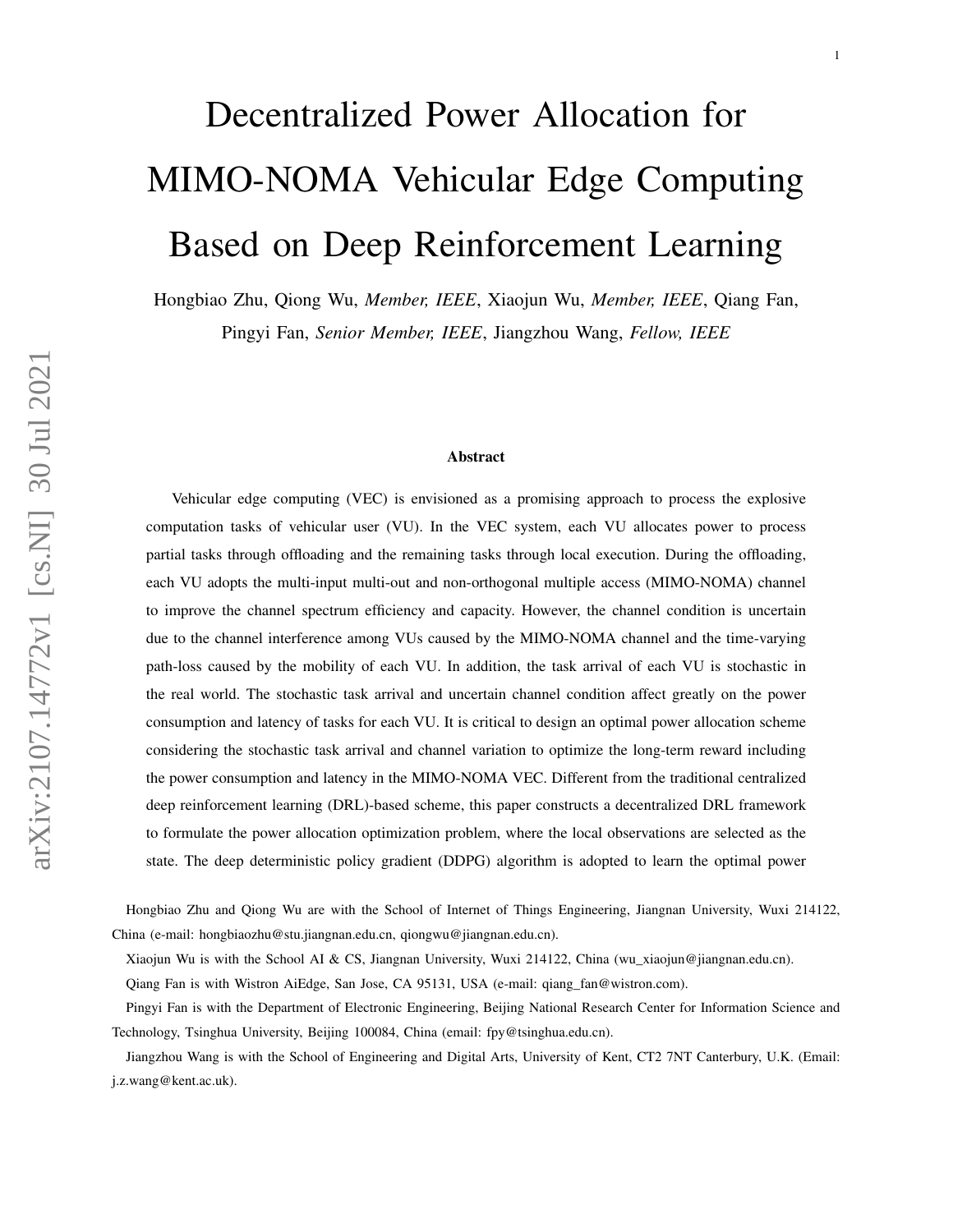allocation scheme based on the decentralized DRL framework. Simulation results demonstrate that our proposed power allocation scheme outperforms the existing schemes.

## Index Terms

power allocation, vehicular edge computing, deep reinforcement learning, decentralized

# I. INTRODUCTION

With the increasing number of vehicles, the growing demand of computation-intensive applications such as virtual/augmented reality (VR/AR), image processing, face detection and recognition is emerging to satisfy the infotainment experience of vehicular users (VUs) [\[1\]](#page-23-0). These applications are realized through collecting a great amount of data by various vehicular user equipments such as smart phones and wearable devices. Such large amount of data results in intensive computation tasks which need to be processed in time, thus leading to heavy computation burden for VUs [\[2\]](#page-23-1), [\[3\]](#page-23-2). Vehicular edge computing (VEC) is a promising way to relieve the burden, where a VEC server with high computational capability is connected with a base station (BS) to provide VUs with computation resources at the edge [\[4\]](#page-23-3). When a VU has some tasks to process, it can either offload the tasks to the VEC server collocated with the BS [\[5\]](#page-23-4), or execute the tasks locally. For the task offloading, the VU has to consume energy in the data transmission, where the offloading power is defined as the transmission power. In addition, when the VU processes the tasks locally, the local task processing will incur the energy consumption at its central processing unit (CPU). For simplicity, we define the power consumption of task processing at the VU as the local execution power.

During the offloading, the multi-input multi-out and non-orthogonal multiple access (MIMO-NOMA) channel is considered here due to its high channel spectrum efficiency and channel capacity. Specifically, each VU can share the whole spectrum and undivided bandwidth to offload tasks and the BS is equipped with multi-antenna to receive tasks from all VUs simultaneously [\[6\]](#page-23-5)–[\[9\]](#page-23-6). However, the channel condition is time varying due to the channel interference among VUs caused by the MIMO-NOMA channel and the time-varying path-loss caused by the mobility of each VU. In addition, the task arrival of each VU is stochastic in practice. The stochastic task arrival and uncertainty of channel condition significantly impact the power consumption and latency of task processing for each VU. For example, a VU would take more time in task offloading when task arrival rate is increasing and the channel condition is getting deteriorated, which increases the power consumption and latency. In this case, the VU should allocate more local execution power to reduce the power consumption and latency. In the VEC, vehicular user equipments have limited energy and the applications such as virtual/augmented reality (VR/AR) and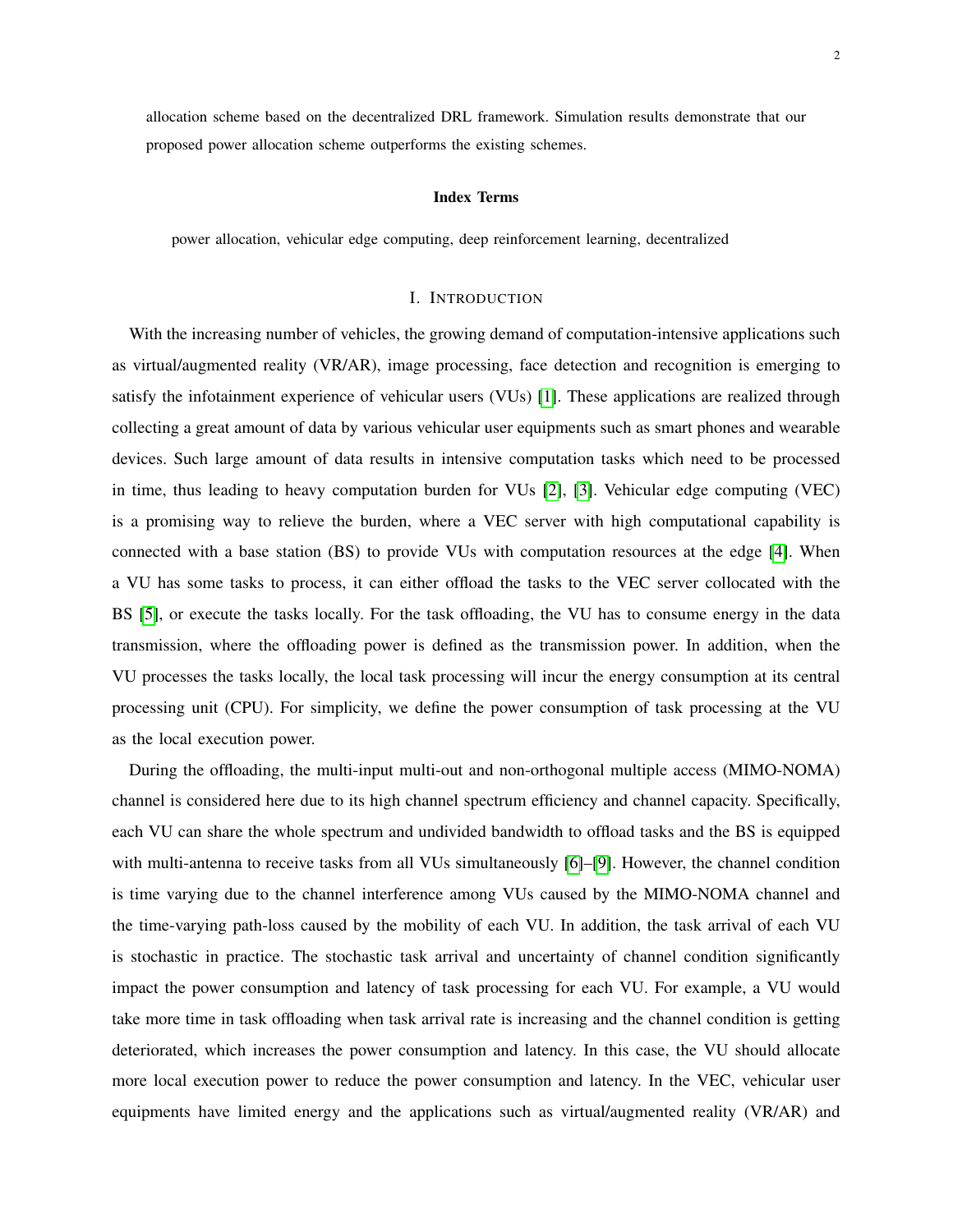real-time interactive 3D gaming should be processed within a limited time, therefore power consumption and latency are two important performance metrics in task processing [\[10\]](#page-23-7), [\[11\]](#page-23-8). It is critical to design an optimal power allocation scheme considering the stochastic task arrival and uncertainty of channel condition in the MIMO-NOMA VEC.

Deep reinforcement learning (DRL) is a favorable framework to formulate the similar optimization problem in complex environments [\[12\]](#page-23-9). Many existing works have designed the offloading scheme based on the centralized DRL framework in VEC by taking various factors into account, where the BS first collects the global information including all VUs' states to determine the action of each VU, which causes huge overhead and extra latency [\[13\]](#page-23-10)–[\[24\]](#page-24-0). Only a few works focused on decentralized DRLbased offloading schemes, where each VU collects the local observations to select its action, thus the overhead and latency can be reduced efficiently [\[25\]](#page-24-1), [\[26\]](#page-24-2). However, these works did not consider the channel caused by employing the MIMO-NOMA mode. To the best of our knowledge, no work has considered the stochastic task arrival and the uncertainty of MIMO-NOMA channel condition in the decentralized DRL-based optimal power allocation scheme in VEC.

In this paper, we consider the stochastic task arrival, and the channel condition uncertainty caused by the MIMO-NOMA channel interference and the mobility of VUs, and propose a decentralized DRL-based power allocation scheme to optimize the long-term reward in VEC in terms of power consumption and latency. The main contributions of this paper are summarized as follows.

- 1) We formulate the power allocation optimization problem, where the state, action and reward function are elaborately defined to enable each VU to learn optimal power allocation scheme according to the local observations. Then, the deep deterministic policy gradient (DDPG) algorithm is adopted to learn the optimal power allocation decision based on the DRL framework.
- 2) Extensive experiments are carried out to test the performance of the proposed scheme and show its superiority to other existing polices in terms of power consumption and latency of task processing.

The rest of the paper is organized as follows. Section [II](#page-2-0) reviews the related work. Section [III](#page-4-0) introduces the system model. In Section [IV](#page-10-0) the decentralized DRL framework is set up to formulate the power allocation problem. Section [V](#page-11-0) presents the DDPG algorithm on how to learn the optimal power allocation scheme based on the DRL framework. Section [VI](#page-16-0) presents the simulation results. It is concluded in Section [VII.](#page-22-0)

# II. RELATED WORK

<span id="page-2-0"></span>In this section, we first review the related works on the offloading scheme in mobile edge computing (MEC) considering the MIMO or NOMA channel, then we review the existing works on the DRL-based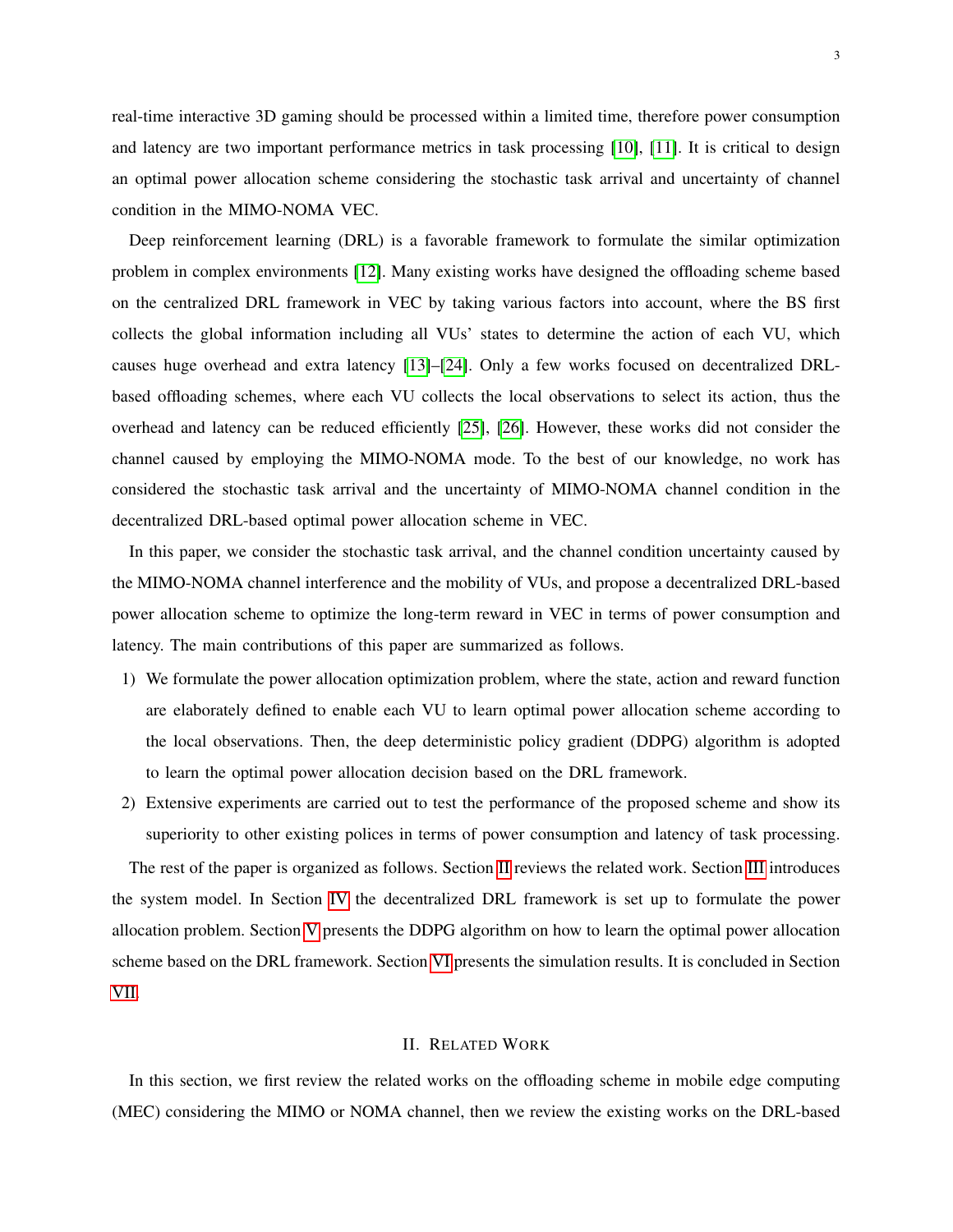# *A. Offloading in MIMO or NOMA MEC*

In recent years, many works have considered the MIMO or NOMA channel while designing the offloading scheme in MEC.

In [\[27\]](#page-24-3), Wang *et al.* employed NOMA channel in MEC computation offloading system to minimize the energy consumption of all users where Lagrange dual was adopted to make decisions about task offloading proportion, successive interference cancellation order, offloading power and local CPU frequencies. In [\[28\]](#page-24-4), Pan *et al.* considered NOMA channel in MEC for uploading computation tasks and downloading computation result where convex optimization was adopted to minimize the energy consumption by determining offloading task partitions, offloading power and task time allocation. In [\[29\]](#page-24-5), Huang *et al.* focused on the channel estimation process with pilots in massive MIMO MEC system to minimize the offloading latency of all users by optimizing power of pilot transmission and data transmission, as well as the allocation of computing resource. In [\[30\]](#page-24-6), Ding *et al.* studied a multi-user MIMO (MU-MIMO) MEC system to minimize the system cost, the weighted sum of latency and energy consumption. In [\[31\]](#page-24-7), Feng *et al.* considered the fairness of all users in a MU-MIMO MEC system and to minimize offloading latency through optimizing the distribution of resource, transmission of pilot sequence and data. However, these works did not consider the scenario of vehicular scenarios.

# *B. DRL-based Offloading in VEC*

Many works have discussed DRL-based offloading scheme in VEC. In [\[16\]](#page-23-11), Dong *et al.* considered NOMA channel in VEC where Deep Q-Network (DQN) was applied to guarantee the delay requirement and minimize the energy consumption. In [\[17\]](#page-23-12), Ke *et al.* designed a three-layer VEC offloading system including a macro BS, multiple small BSs and vehicles where DRL is applied to minimize the cost consisting of energy consumption and transmission delay. In [\[18\]](#page-23-13), He *et al.* proposed an offloading scheme considering network, cache, and computation resource in VEC, where DQN was employed to select the optimal offloading decision that maximizes the reward including the caching state, computation capability and received signal-to-noise ratio (SNR). In [\[19\]](#page-24-8), Tan *et al.* formulated the joint optimal caching and computing allocation problem to minimize the VEC system cost including communication, computation and storage under the constraint of server deadline. DQN was employed to solve the optimization problem where the channel was assigned by orthogonal frequency division multiplexing (OFDM). In [\[20\]](#page-24-9), Ning *et al.* constructed an edge computation and cache model for VEC consisting of macro BS, several RSUs and VUs, where the tasks of VUs were divided into computing tasks and content tasks. DDPG was employed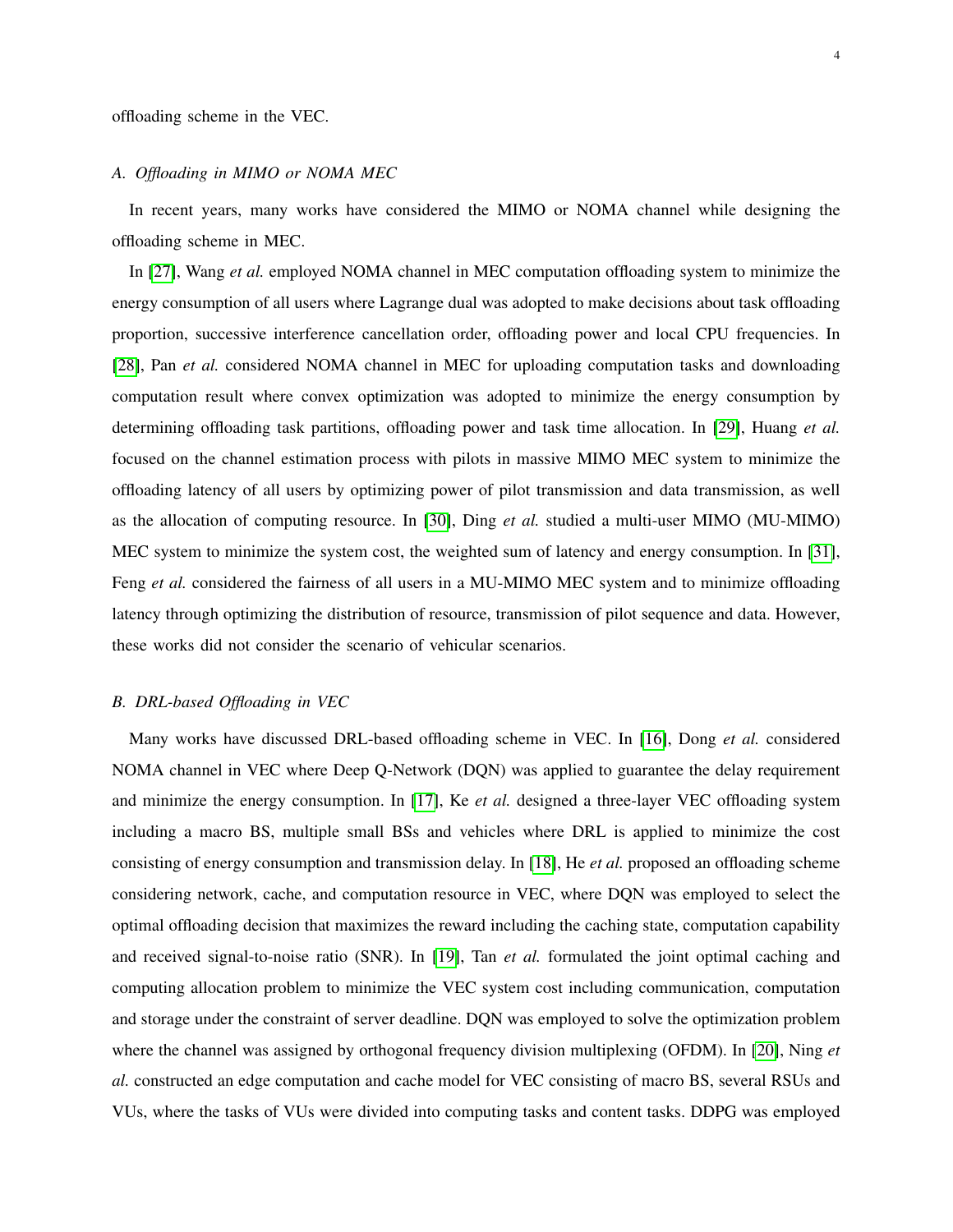to obtain the optimal resource allocation in order to maximize the reward of mobile network operator (MNO), including computing and caching cost, penalty on quality of experience (QoE). In [\[21\]](#page-24-10), Liu *et al.* took stochastic traffic and uncertain communication conditions of VEC into consideration, and adopted the semi-Markov process to formulate an optimization problem to maximize the total network utility of the VEC. The DQN method was employed to obtain the optimal offloading scheme. In [\[24\]](#page-24-0), Ren *et al.* designed a VEC architecture consisting of BSs, RSUs, VUs, and cell software designed network controller where tasks can be migrated among BSs and RSUs. A centralized DRL-based offloading scheme was designed to manage the network resource through making decisions of offloading, migration and resource allocation. However, these works only focused on the centralized DRL-based offloading scheme.

A few works have also focused on decentralized DRL-based offloading schemes in VEC [\[25\]](#page-24-1), [\[26\]](#page-24-2). In [\[25\]](#page-24-1), Ye *et al.* considered a VEC that is composed of vehicle-to-vehicle (V2V) and vehicle-toinfrastructure (V2I) communications where V2I communication reserved orthogonal single-input singleoutput (SISO) channels. DQN was adopted to select the task transmitting sub-band and power level for VUs to maximize the reward consisting of system communication capacity and latency. In [\[26\]](#page-24-2), Xu *et al.* considered the similar scenario [\[25\]](#page-24-1) to maximize the sum-rate of every sub-band communication where DDPG was employed to obtain the optimal policy in continuous action space. However, [\[25\]](#page-24-1), [\[26\]](#page-24-2) did not consider the channel varying caused by the MIMO-NOMA channel interference and the mobility of VU in VEC.

As mentioned above, no work has considered the stochastic task arrival and channel varying in the MIMO-NOMA VEC while designing the decentralized DRL-based power allocation scheme.

# III. SYSTEM MODEL

<span id="page-4-0"></span>The system model is shown as Fig. [1.](#page-6-0) Consider a VEC system where an N-antenna BS is placed along a one-way J-lane road and a VEC server is attached to the BS. The lanes from near to far according to the vertical distance to the BS are denoted as  $1, 2, \dots, j, \dots, J$ , respectively. M vehicles on different lanes traverse the coverage of BS from left to right with different velocities, where each vehicle carries a computation resource-limited single-antenna VU. The duration time that a VU on lane  $j$  stays in the transmission coverage of BS is divided into  $N_j$  equal time slots, each of which is a constant  $\tau_0$ . At each slot, computation-intensive tasks arrive at the first come first service (FCFS) buffer of each VU stochastically following independent and identical distribution (i.i.d.). Meanwhile, each VU allocates the local execution power and offloading power to process the tasks stored in the buffer queue locally or at the VEC server nearby, respectively. Moreover, the channel condition varies due to the interference among VUs' MIMO-NOMA channel and the time-varying path-loss caused by the mobility of VUs. During the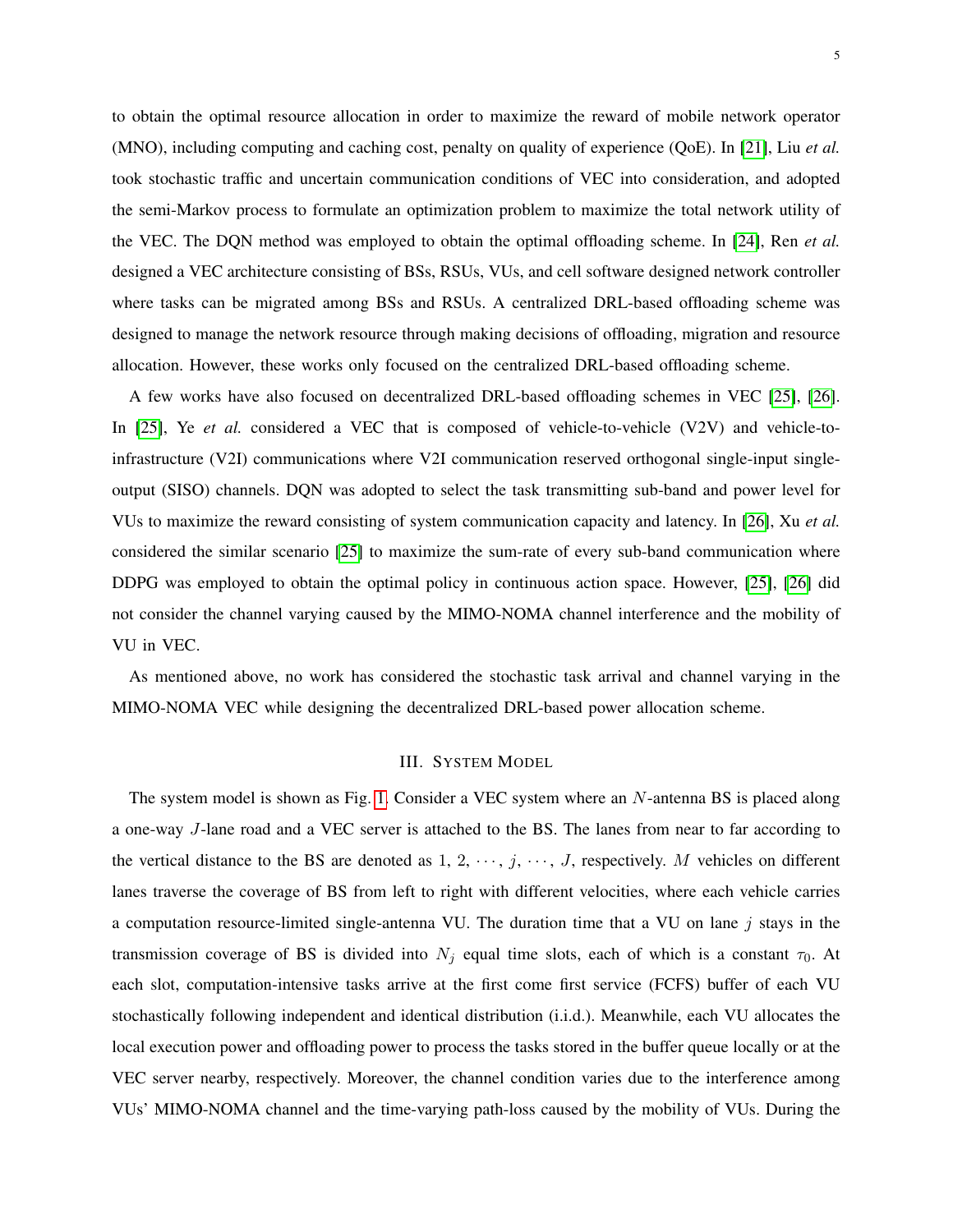<span id="page-5-0"></span>

| <b>Notation</b>                         | <b>Description</b>                                                                          | <b>Notation</b>                        | <b>Description</b>                                                           |
|-----------------------------------------|---------------------------------------------------------------------------------------------|----------------------------------------|------------------------------------------------------------------------------|
| $a_m(t)$                                | Task bits of user $m$ arrived at slot $t$ .                                                 | $a_{m,t}$                              | Action space of VU $m$ at slot $t$ .                                         |
| $a_m$                                   | Abbreviation of $a_{m,t}$ .                                                                 | $a'_m$                                 | Abbreviation of $a_{m,t+1}$ .                                                |
| $a_m^i$                                 | Action of the $i$ -th tuple in mini-batch.                                                  | $B_m(t)$                               | Buffer length of VU $m$ at slot $t$ .                                        |
| $\mathcal R$                            | Replay buffer.                                                                              | $\overline{D}$                         | Diameter of BS's coverage.                                                   |
| $\overline{d_{m,l}(t)}$                 | Bits of user $m$ processed locally at slot $t$ .                                            | $\overline{d_{m,o}(t)}$                | Bits of user $m$ offload at slot $t$ .                                       |
|                                         | Distance between user $m$ and BS's antennas                                                 |                                        |                                                                              |
| $d_m(t)$                                | along the $x$ -axis.                                                                        | e(t)                                   | Error vector of adjacent slots channel vector.                               |
| $f_m(t)$                                | CPU frequence of user $m$ at slot $t$ .                                                     | $F_{max}$                              | The maximum allowed CPU frequence.                                           |
| $\boldsymbol{h}^s_m(t)$                 | Small-scale Rayleigh fading channel gain of                                                 | $h_m^p(t)$                             | The large-scale fading coefficient reflects the                              |
|                                         | VU $m$ at slot $t$ .                                                                        |                                        | path-loss of VU $m$ at slot $t$ .                                            |
| $h_r$                                   | Reference power gain at distance 1m.                                                        | H(t)                                   | Channel matrix between BS and every VU at                                    |
|                                         |                                                                                             |                                        | slot $t$ .                                                                   |
| $\overline{H}$                          | Height of BS.                                                                               | Ι                                      | Size of mini-batch.                                                          |
| $\overline{K_{max}}$                    | The maximum episode in training stage.                                                      | $\dot{i}$                              | Index of tuples in the mini-batch.                                           |
| $J(\mu_m)$                              | Objective function.                                                                         | $\overline{L_m}$                       | CPU cycles needed for VU $m$ process one                                     |
|                                         |                                                                                             |                                        | bit.                                                                         |
| $L(\zeta^m)$                            | Loss function.                                                                              | $\overline{N_j}$                       | Total number of time slots.                                                  |
| $\overline{\boldsymbol{n}(t)}$          | Noise of signal received by BS.                                                             | $\overline{N}$                         | Number of antenna.                                                           |
| $\boldsymbol{P}_{m,j}(t)$               | Location of VU $m$ at slot $t$ .                                                            | $\overline{\mathcal{\mathcal{P}}_{B}}$ | Location of BS.                                                              |
| $p_{m,o}(t)$                            | Offload power offered by VU $m$ at slot $t$ .                                               | $p_{m,l}(t)$                           | Local process power offered by VU $m$ at slot                                |
| $\overline{P_{max,o}}$                  | Maximum offload power.                                                                      |                                        | t.                                                                           |
|                                         | Action-value function of VU $m$ following pol-                                              | $\overline{P_{max,l}}$                 | Maximum local execution power.                                               |
| $Q^{\mu_{\theta^m}}(s_{m,t},a_{m,t})$   | icy $\mu_{\theta^m}$ .                                                                      | $Q^{\zeta^m}(s_{m,t},a_{m,t})$         | Action-value function approximated by critic-<br>network.                    |
|                                         | Action-value function of VU $m$ approximated                                                |                                        |                                                                              |
| $Q^{\zeta^{m'}}$<br>$(s_{m,t},a_{m,t})$ | by target critic-network.                                                                   | $r_{m,t}$                              | Reward of VU $m$ slot $t$ .                                                  |
| $r_m^i$                                 | Reward of the $i$ -th tuple in mini-batch.                                                  | $r_m$                                  | Abbreviation of $r_{m,t}$ .                                                  |
| $\mathcal R$                            | Replay buffer.                                                                              | $s_{m,t}$                              | State space of VU $m$ lot $t$ .                                              |
| $_{\mathfrak{Sm}}$                      | Abbreviation of $s_{m,t}$ .                                                                 | $s'_m$                                 | Abbreviation of $s_{m,t+1}$                                                  |
| $\boldsymbol{s}_{m}^{i}$                | State of the $i$ -th tuple in mini-batch.                                                   | $s^{\prime i}_m$                       | Next state of the $i$ -th tuple in mini-batch.                               |
| $\overline{\mathcal{T}_j}$              | Set of time slots index.                                                                    |                                        | Velocities of vehicles driven on lane $j$ .                                  |
|                                         |                                                                                             | $v_j$                                  | The width between the VU driven on the lane                                  |
| $v_m$                                   | velocity of vehicular user $m$ .                                                            | $w_0$                                  | 1 and BS's antennas along $y$ -axis.                                         |
|                                         |                                                                                             |                                        | Width between VU $m$ driven on lane $j$ and                                  |
| $\boldsymbol{w}$                        | Width of roads.                                                                             | $w_{m,j}$                              | antennas along the $y$ -axis.                                                |
| W                                       | Bandwidth.                                                                                  | y(t)                                   | Signal received by BS.                                                       |
| $y_m^i$                                 | Target value.                                                                               | $\alpha_m^C$                           | Learning rate of critic network.                                             |
| $\alpha_m^A$                            | Learning rate of actor network.                                                             | $\gamma$                               | Discounting factor of long-term reward.                                      |
| $\gamma_m(t)$                           | SINR of VU $m$ at slot $t$ .                                                                | $\Delta_t$                             | The exploration noise at slot $t$ .                                          |
| $\zeta^m$                               | Parameter of critic network.                                                                | $\zeta^{m*}$                           | Optimized parameter of critic network.                                       |
| $\zeta^m$                               | Parameter of target critic-network.                                                         | $\zeta^{m'*}$                          |                                                                              |
|                                         | path-loss exponent.                                                                         | $\overline{\theta^m}$                  | Optimized parameter of target critic-network.<br>Parameter of actor network. |
| $\eta$<br>$\theta^{\overline{m*}}$      |                                                                                             | $\overline{\theta^{m'}}$               |                                                                              |
|                                         | Optimized parameter of actor network.                                                       |                                        | Parameter of target actor-network.                                           |
| $\rho^{m'*}$                            | Optimized parameter of target actor-network.                                                | $\theta_N$                             | Decay-rate of Ornstein-Uhlenbeck noise for                                   |
|                                         |                                                                                             |                                        | exploration.<br>Mean rate of tasks arrival for VU $m$ .                      |
| $\kappa_m$                              | Effective switched capacitance of user $m$ .<br>Policy of VU $m$ approximated by actor net- | $\lambda_m$                            | Optimal policy of VU $m$ .                                                   |
| $\mu_{\theta^m}$                        | work.                                                                                       | $\mu_{m}^{*}$                          |                                                                              |
|                                         | Normalized channel correlation coefficient of                                               |                                        | Variation of Ornstein-Uhlenbeck noise for ex-                                |
| $\rho_m$                                | user $m$ between adjacent slots.                                                            | $\sigma$                               | ploration.                                                                   |
|                                         | Additive white Gaussian noise variance of the                                               |                                        |                                                                              |
| $\sigma_R^2$                            | signal received by BS.                                                                      | $\tau$                                 | Update parameter for target networks.                                        |
| $\tau_0$                                | Slot duration.                                                                              | $\omega_1,\omega_2$                    | Weighted factors of reward.                                                  |
|                                         |                                                                                             |                                        |                                                                              |

TABLE I: The summary for notations.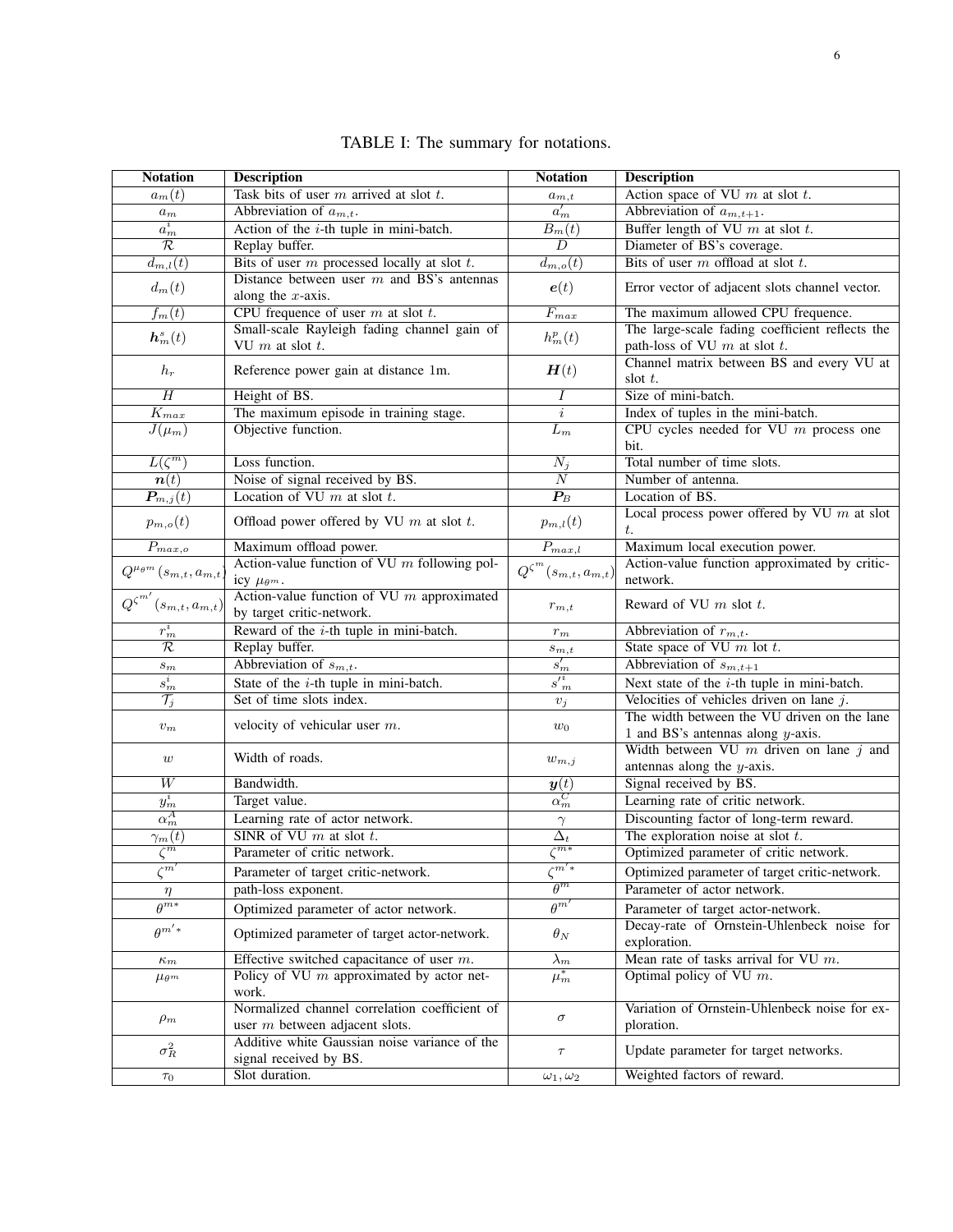<span id="page-6-0"></span>

Fig. 1: System model.

offloading, each VU first transmits tasks to the BS, then the BS processes the tasks and adopts the zeroforcing (ZF) technique to detect the received signal and noise of each VU from the received signal of all VUs and further determines the signal-to-interference-plus-noise ratio (SINR) of each VU. Afterwards the BS sends back the computation results as well as the determined SINR to each VU at the next slot. Different from the traditional centralized DRL-based offloading scheme in VEC, in this paper each VU can distributively determine the power allocation based on its local information. Next, we will introduce the computation model, network model and mobility model to formulate the local information of VU  $m$ such as the buffer length, SINR and position, respectively. For simplicity, the notations adopted in this paper are listed as TABLE [I.](#page-5-0)

#### *A. Mobility model*

Let  $P_{m,j}(t)$  be the position of VU m which moves on lane j at slot t. A space rectangular coordinate system shown in Fig. [1](#page-6-0) is set to illustrate the positions of each VU and the BS, where the origin is the position of the BS, the direction of the x-axis is the moving direction of VUs, i.e., east, the direction of the y-axis is south, the direction of  $z$ -axis is set along the antennas of BS which is perpendicular to both x-axis and y-axis. Let  $d_m(t)$  and  $w_{m,j}$  be the distances between VU m and the antennas of BS along x-axis and y-axis at slot t, respectively. Thus  $P_m(t)$  is denoted as  $(d_m(t), w_{m,j}, 0)$  in the space rectangular coordinate system, where  $w_{m,j}$  depends on the lane index of VU m, i.e., j, and is calculated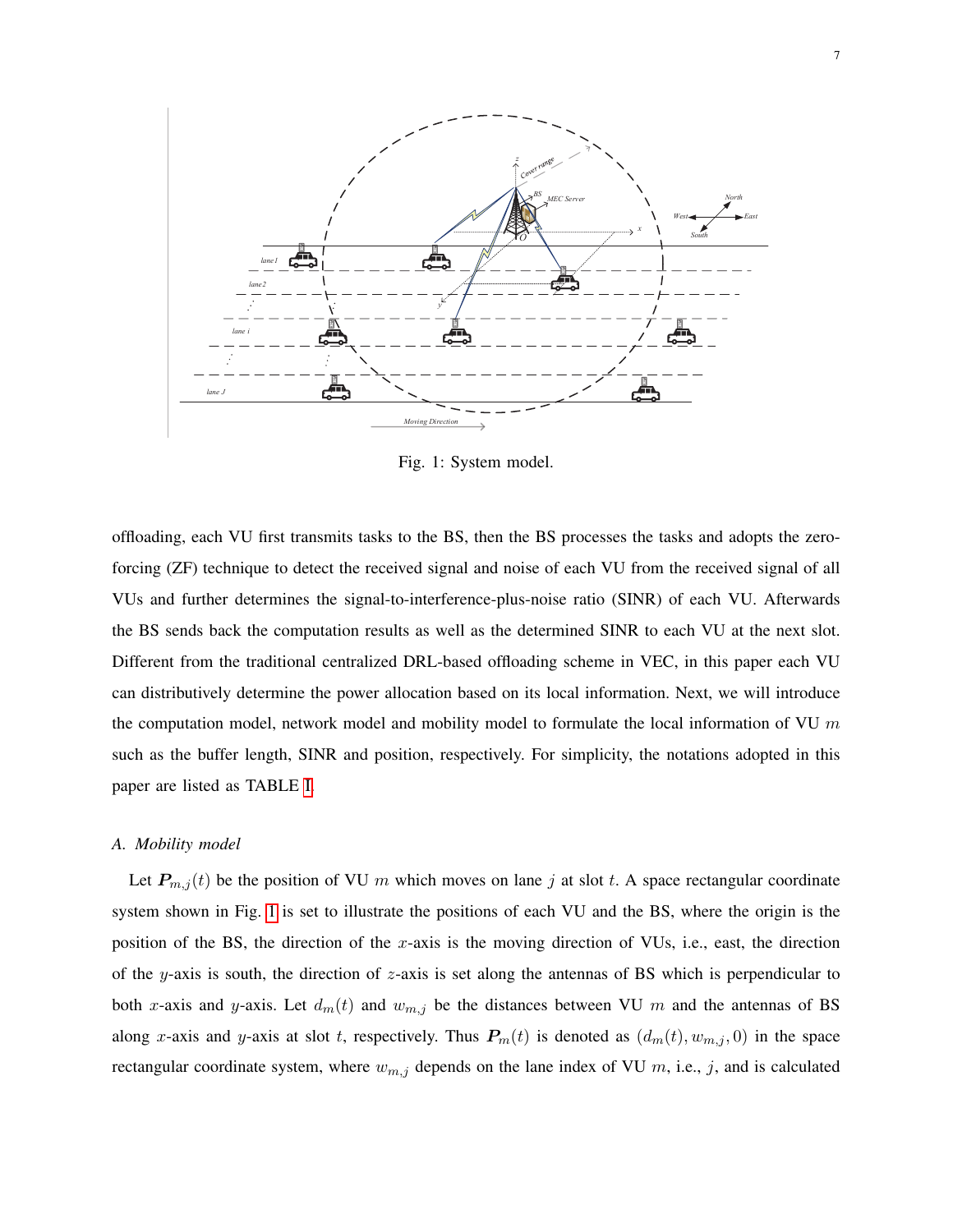<span id="page-7-2"></span>as

$$
w_{m,j} = (j-1) \cdot w + w_0,\tag{1}
$$

here w is the width of a lane and  $w_0$  is the distance between lane 1 and the BS's antennas along y-axis.

<span id="page-7-0"></span>Similar to [\[32\]](#page-24-11), the position of VU  $m$  is approximately constant within each time slot due to the sufficiently small value of  $\tau_0$ . Since VU m moves on lane j with a constant velocity  $v_j$ ,  $d_m(t)$  is updated as

$$
d_m(t) = d_m(t-1) + v_j \tau_0, d_m(t) \in [-\frac{D}{2}, \frac{D}{2}], \tag{2}
$$

where D is the coverage of the BS and  $d_m(1) = -\frac{D}{2}$  $\frac{D}{2}$ . VU *m* communicates with the BS once it enters the coverage of the BS and calculates  $d_m(t)$  at each slot t according to Eq. [\(2\)](#page-7-0). Therefore,  $d_m(t)$  is a local observation of VU  $m$  at slot  $t$  to reflect the mobility of VU  $m$ .

## *B. Network model*

The channel matrix at slot t can be expressed as  $\mathbf{H}(t) = [\mathbf{h}_1(t), \cdots, \mathbf{h}_m(t), \cdots, \mathbf{h}_M(t)] \in \mathbb{C}^{N \times M}$ , where  $h_m(t) \in \mathbb{C}^{N \times 1}$  is the channel vector between VU m and BS. In the MIMO-NOMA channel, the signal received by BS at slot  $t$  is the signal transmitted from all VUs, which can be expressed as

<span id="page-7-3"></span>
$$
\mathbf{y}(t) = \sum_{m \in \mathcal{M}} \mathbf{h}_m(t) \sqrt{p_{m,o}(t)} s_m(t) + \mathbf{n}(t),
$$
  

$$
p_{m,o}(t) \in [0, P_{max,o}],
$$
 (3)

where  $p_{m,o}(t)$  is the offloading power of VU m at t,  $P_{max,o}$  is the maximum offloading power,  $s_m(t)$ is the complex data symbol with unit variance, and  $n(t)$  is the vector of additive white Gaussian noise (AWGN) with variance  $\sigma_R^2$ , (i.e.,  $n(t) \sim \mathcal{CN}(\mathbf{0}, \sigma_R^2 \mathbf{I}_N)$ , and  $\mathbf{I}_N$  is an  $N \times N$  identity vector). Furthermore,  $h_m(t)$  is an integrated one of the stochastic small-scale fading channel gain  $h_m^s(t)$  and the large-scale fading coefficient  $h_m^p(t)$  which reflects the path-loss of VU m [\[14\]](#page-23-14), i.e.,

$$
\boldsymbol{h}_m(t) = \boldsymbol{h}_m^s(t) \sqrt{h_m^p(t)}.
$$
\n(4)

<span id="page-7-1"></span>In Eq. [\(4\)](#page-7-1),  $h_m^p(t)$  characterizes the mobility of VU m and is calculated as

$$
h_m^p(t) = \frac{h_r}{\|\boldsymbol{P}_{m,j}(t) - \boldsymbol{P}_B\|^{\eta}},\tag{5}
$$

where  $\eta$  is the path-loss exponent,  $h_r$  is the channel power gain at 1 meter distance,  $P_{m,j}(t)$  =  $(d_m(t), w_{m,j}, 0)$  is the position of VU m at slot t and  $P_B$  is the position of antennas of BS. Note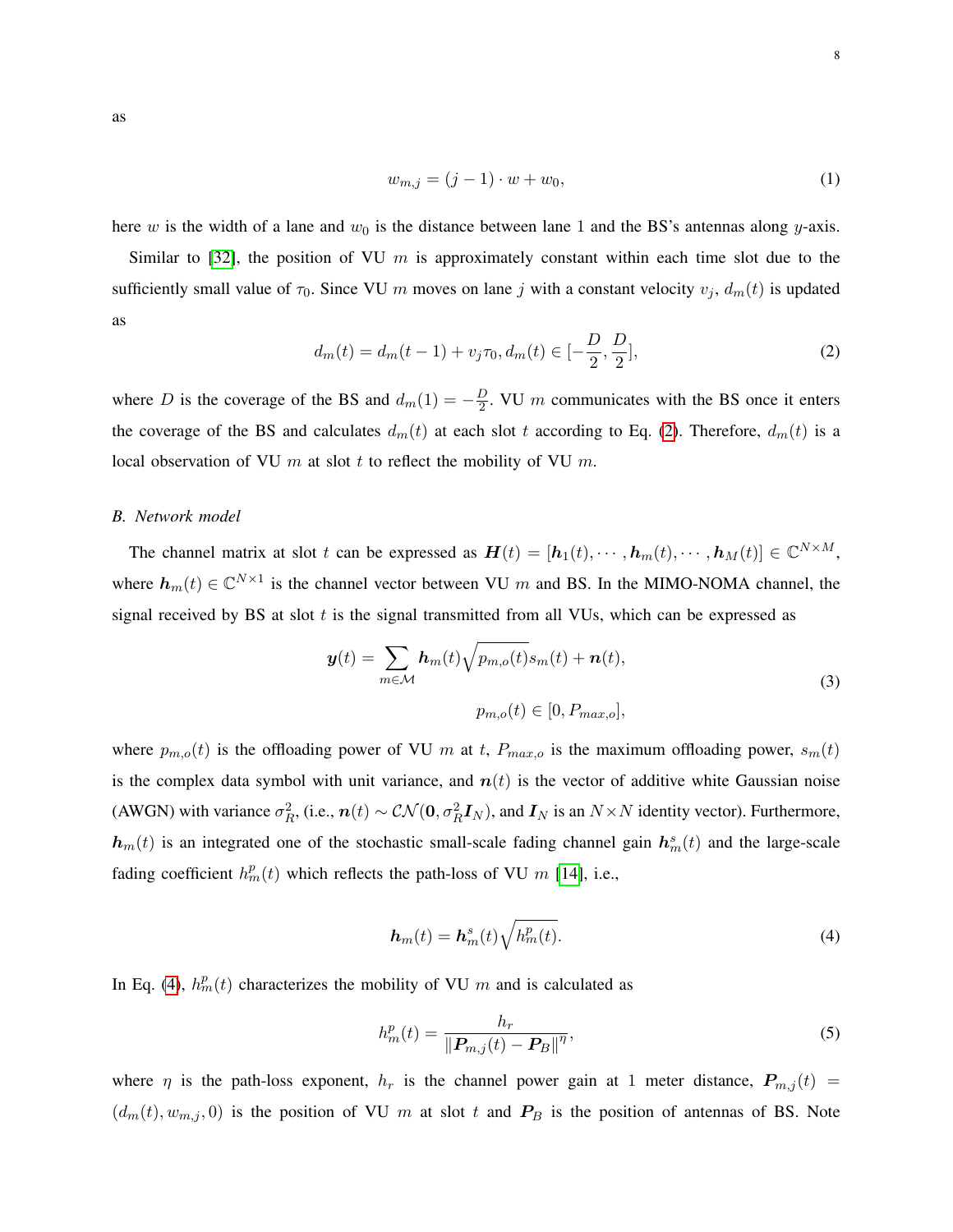that  $w_{m,j}$  is calculated according to Eq. [\(1\)](#page-7-2) and  $d_m(t)$  is calculated according to Eq. [\(2\)](#page-7-0). Let H be the height of antennas of BS, thus  $P_B = (0, 0, H)$ .

In addition, the following autoregressive (AR) model is adopted to formulate the relationship between  $h_m^s(t)$  and  $h_m^s(t-1)$  [\[33\]](#page-24-12), i.e.,

$$
\mathbf{h}_m^s(t) = \rho_m \mathbf{h}_m^s(t-1) + \sqrt{1 - \rho_m^2} \mathbf{e}(t),\tag{6}
$$

where  $\rho_m$  is the normalized channel correlation coefficient between the consecutive slots,  $e(t)$  is the error vector which obeys the complex Gaussian distribution and is correlated with  $h_m^s(t)$ . According to Jake's fading spectrum,  $\rho_m = J_0(2\pi f_d \tau_0)$ , where  $f_d$  is the Doppler frequency and  $J_0(\cdot)$  is the zeroth-order Bessel function of the first kind [\[34\]](#page-24-13).

<span id="page-8-0"></span>Then the BS adopts the pseudo inverse of  $H(t)$ , which is denoted as  $H^{\dagger}(t)$ , as the ZF detector to detect the received signal of VU m from  $y(t)$ . According to [\[33\]](#page-24-12),  $H^{\dagger}(t)$  is calculated as

$$
\boldsymbol{H}^{\dagger}(t) = \left(\boldsymbol{H}^H(t)\boldsymbol{H}(t)\right)^{-1}\boldsymbol{H}^H(t),\tag{7}
$$

where  $\mathbf{H}^{H}(t)$  is the conjugate transpose of  $\mathbf{H}(t)$ .

<span id="page-8-2"></span>Specifically, letting  $g_m^H(t)$  be the m-th row of  $\mathbf{H}^{\dagger}(t)$ , by multiplying  $y(t)$  with  $g_m^H(t)$ , we can obtain the following equation according Eq. [\(3\)](#page-7-3):

$$
\boldsymbol{g}_m^H(t)\boldsymbol{y}(t) = \boldsymbol{g}_m^H(t)\sum_{m\in\mathcal{M}}\boldsymbol{h}_m(t)\sqrt{p_{m,o}(t)}s_m(t) + \boldsymbol{g}_m^H(t)\boldsymbol{n}(t).
$$
\n(8)

<span id="page-8-1"></span>Since  $g_m^H(t)$  is the m-th row of  $H^{\dagger}(t)$ , according to Eq. [\(7\)](#page-8-0), we have

$$
\boldsymbol{g}_m^H(t)\boldsymbol{h}_i(t) = \delta_{m,i}(t) = \begin{cases} 1, & i = m \\ 0, & i \neq m \end{cases} \tag{9}
$$

Substituting Eq.  $(9)$  into Eq.  $(8)$ , we have

$$
\boldsymbol{g}_m^H(t)\boldsymbol{y}(t) = \sqrt{p_{m,o}(t)}s_m(t) + \boldsymbol{g}_m^H(t)\boldsymbol{n}(t),
$$
\n(10)

<span id="page-8-3"></span>where  $\sqrt{p_{m,o}(t)}s_m(t)$  is the signal received by BS from VU m,  $\sqrt{p_{m,o}(t)}$  is the power of the received signal, and  $g_m^H(t)n(t)$  is the noise of VU m received by BS. Since the power of  $n(t)$  is  $\sigma_R^2$ , the noise power is calculated as  $||g_m^H(t)||$  $^{2}$   $\sigma_{R}^{2}$ . Thus, the SINR of VU m can be calculated as

$$
\gamma_m(t) = \frac{p_{m,o}(t)}{\|\mathbf{g}_m^H(t)\|^2 \sigma_R^2}.
$$
\n(11)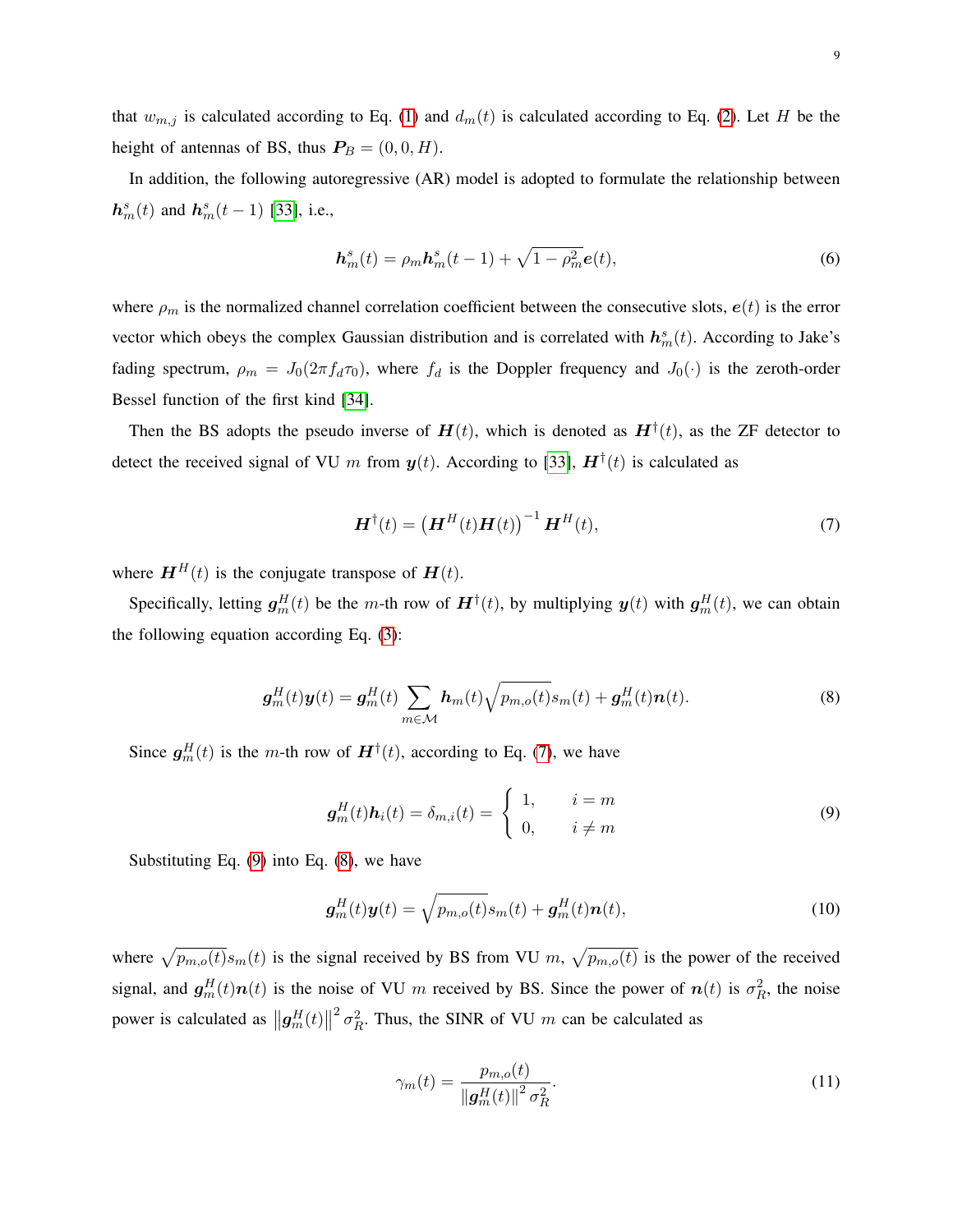The BS can detect the SINR of VU m at slot t, i.e.,  $\gamma_m(t)$ , according to Eqs. [\(3\)](#page-7-3)-[\(11\)](#page-8-3) and transmit  $\gamma_m(t)$  to VU m at next slot. In this case, VU m receives  $\gamma_m(t-1)$  at slot t and thus  $\gamma_m(t-1)$  is also a local observation of VU  $m$  at slot  $t$  to reflect the channel variation.

#### *C. Computation model*

<span id="page-9-1"></span>For VU m, the buffer length of VU m at slot t is denoted as  $B_m(t)$  and the relationship between  $B_m(t)$  and  $B_m(t-1)$  is expressed as

$$
B_m(t) = [B_m(t-1) - (d_{m,o}(t-1) + d_{m,l}(t-1))]^+ + a_m(t-1),
$$
\n(12)

where  $[\cdot]^+$  = max $(0, \cdot)$ ,  $a_m(t-1)$  is the amount of the tasks arriving at the buffer queue of VU m at slot  $t - 1$ ,  $d_{m,l}(t - 1)$  and  $d_{m,o}(t - 1)$  are the amount of the tasks processed by local execution and offloaded to the BS at slot  $t-1$ , respectively. Therefore the amount of tasks departing from the buffer at slot t − 1 becomes  $d_{m,l}(t-1) + d_{m,o}(t-1)$ , which should not exceed  $B_m(t-1)$ . We will also explain how  $d_{m,l}(t-1)$  and  $d_{m,o}(t-1)$  are determined as follows.

<span id="page-9-3"></span>*1) Local execution:* Let  $L_m$  be the computation intensity of tasks (i.e., the number of CPU cycles required to processed one bit data),  $f_m(t-1)$  be the CPU frequency of VU m at slot  $t-1$ . The task size that can be processed by local execution at slot  $t - 1$  is calculated as

$$
d_{m,l}(t-1) = \tau_0 f_m(t-1)/L_m.
$$
\n(13)

<span id="page-9-0"></span>Letting  $p_{m,l}(t-1)$  be the local execution power at slot  $t-1$ ,  $f_m(t-1)$  is calculated as

$$
f_m(t-1) = \sqrt[3]{p_{m,l}(t-1)/\kappa},
$$
  
\n
$$
p_{m,l} \in [0, P_{max,l}], f_m(t-1) \in [0, F_{max}],
$$
\n(14)

where  $\kappa$  is the effective switched capacitance,  $P_{max,l}$  is the maximum local execution power,  $F_{max}$  is the maximum CPU frequency. According to Eq. [\(14\)](#page-9-0),  $F_{max}$  can be calculated as  $F_{max} = \sqrt[3]{P_{max,l}/\kappa}$ .

*2) Offloading:* In the offloading mode, the computation resources of VEC server are sufficient, thus the latency that the VEC server processes the tasks is negligible. In addition, the size of computation result is usually very small, thus the feedback delay can also be ignored. Therefore, the delay of task transmission is the duration of a slot  $\tau_0$ . In this case, the amount of tasks processed by offloading at slot  $t - 1$  can be calculated according to Shannon theory, i.e.,

<span id="page-9-2"></span>
$$
d_{m,o}(t-1) = \tau_0 W \log_2(1 + \gamma_m(t-1)),\tag{15}
$$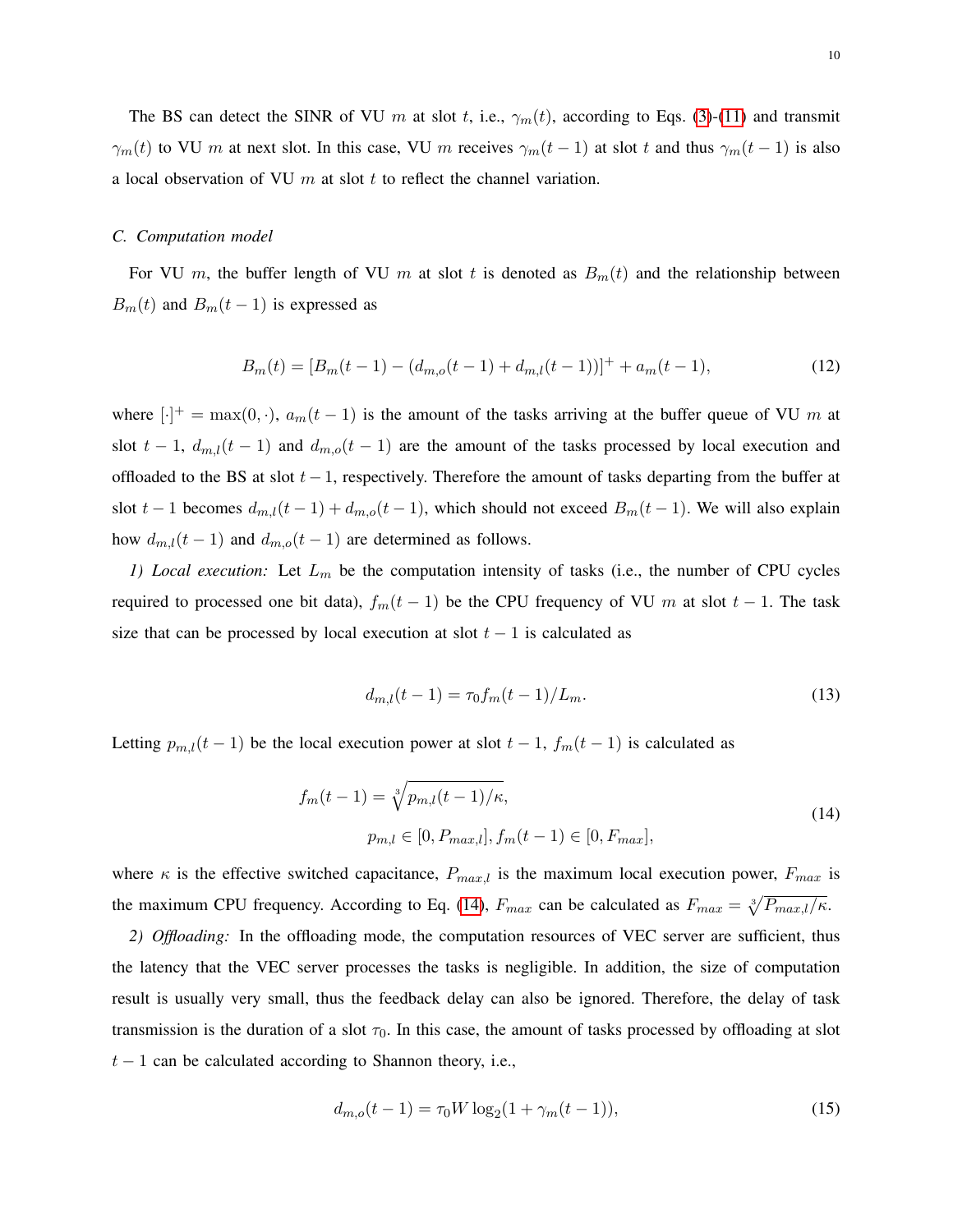where W is the bandwidth and  $\gamma_m(t-1)$  is the SINR of VU m at slot  $t-1$ .

Since VU m receives its SINR information  $\gamma_m(t-1)$  from the BS at slot t, it allocates  $p_{m,l}(t-1)$ and observes  $a_m(t-1)$  at slot  $t-1$ . In this case, VU m can calculate  $B_m(t)$  at slot t according to Eqs. [\(12\)](#page-9-1)-[\(15\)](#page-9-2) given  $L_m$ ,  $\kappa$ ,  $P_{max}$ ,  $\tau_0$  and W and thus  $B_m(t)$  is another local observation of VU m at slot t to reflect the stochastic task arrival and the uncertain channel condition.

#### IV. PROBLEM FORMULATION

<span id="page-10-0"></span>In the system, statistics task arrival and uncertain channel condition are all unknown to each VU, thus we adopt DRL framework which includes state, action, policy and reward to formulate the power allocation problem in the VEC  $[12]$ . Specifically, for each VU at each slot t, VU observes the current local state  $s_t$  and makes action  $a_t$  based on  $s_t$  according to policy  $\mu$ , i.e., the function that generates the action based on the state at each slot. Then VU receives a reward  $r_t$  and observes the state at the next slot  $s_{t+1}$ , which is transited from the current state  $s_t$ . Next the state  $s_t$ , action  $a_t$  and reward  $r_t$  of VU at slot t will be defined, respectively.

#### *A. State*

Different from the traditional centralized DRL-based offloading scheme in VEC, each VU observes its local state to determine the power allocation in this paper. Since the power consumption and delay are impacted by the stochastic task arrival and uncertain channel condition caused by the MIMO-NOMA channel interference and mobility of VUs, the local state should be selected to reflect the stochastic task arrival and uncertain channel condition as well as the mobility of the VU.

In the system model, the distance between VU  $m$ , and the antennas of the BS along x-axis at slot  $t$ , i.e.,  $d_m(t)$ , determines the position of VU m at slot t, which reflects the mobility of VU m. In addition, according to Eq. [\(11\)](#page-8-3), the SINR of VU m at slot t, i.e.,  $\gamma_m(t-1)$ , depends on  $g_m^H(t-1)$  that is related with the channel vector  $h_m(t-1)$ , and thus  $\gamma_m(t-1)$  can reflect the uncertain channel condition at slot t. Moreover, according to Eqs. [\(12\)](#page-9-1)-[\(15\)](#page-9-2), the buffer length of VU m at slot t, i.e.,  $B_m(t)$ , is a function of  $a_m(t-1)$  and  $\gamma_m(t-1)$ , where  $a_m(t-1)$  reflects the stochastic task arrival and  $\gamma_m(t-1)$  reflects the uncertain channel condition. Therefore,  $B_m(t)$  reflects both stochastic task arrival and uncertain channel condition. As shown in the system model,  $B_m(t)$ ,  $\gamma_m(t-1)$  and  $d_m(t)$  are all the local observations of VU  $m$  at slot  $t$ , therefore the state of VU  $m$  at slot  $t$  can be defined as

$$
s_{m,t} = [B_m(t), \gamma_m(t-1), d_m(t)]. \tag{16}
$$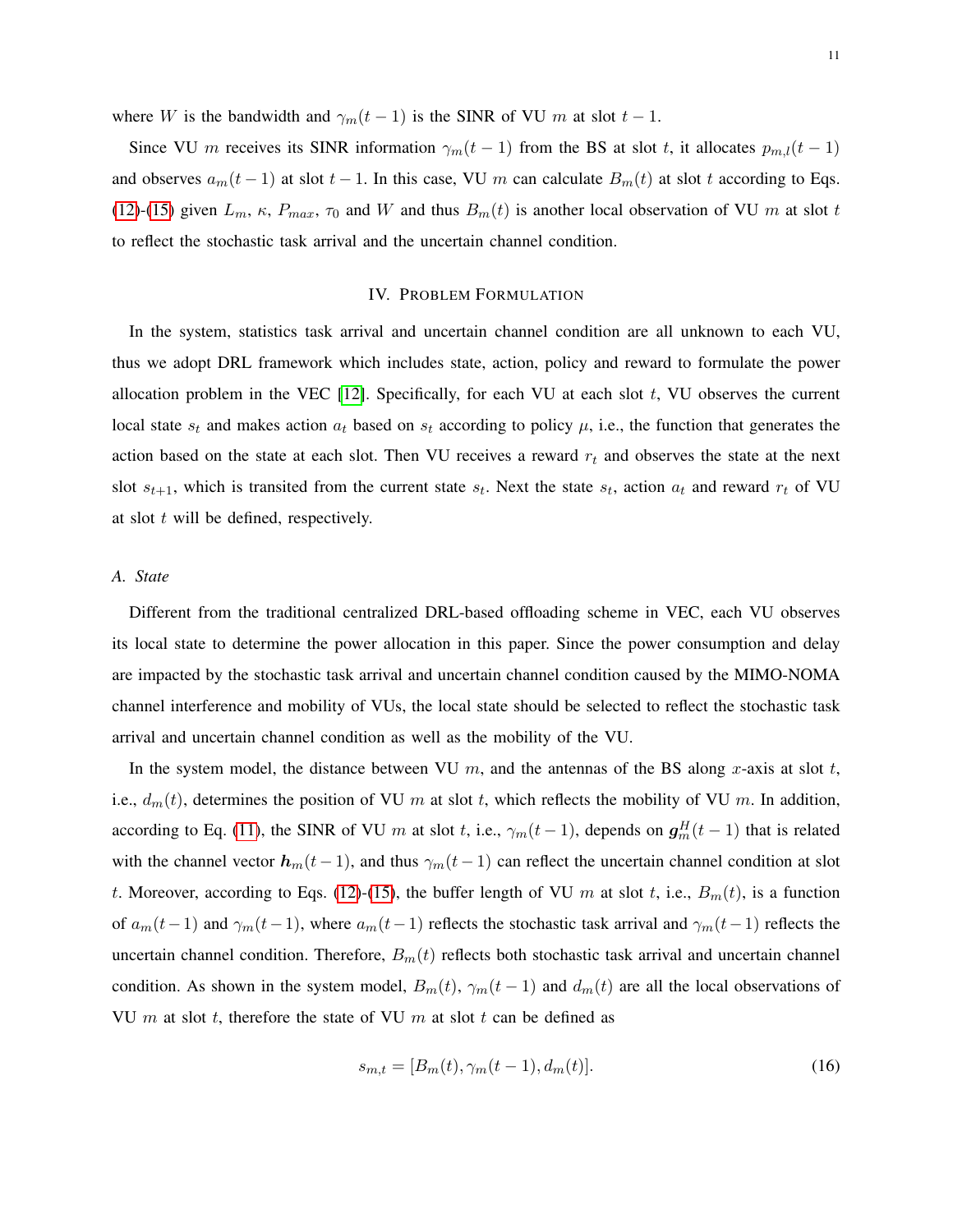where  $\gamma_m(t-1)$  depends on  $h_m(t-1)$  and  $B_m(t)$  depends on  $\gamma_m(t-1)$  and  $a_m(t-1)$ . Since  $a_m(t-1)$ and  $h_m(t-1)$  are random values within continuous space, thus the state space of VU is continuous.

#### *B. Action*

<span id="page-11-1"></span>Each VU m allocates the local execution power and offloading power based on the local observed state  $s_{m,t}$ , thus the local execution and offloading power are defined as the action of VU m at slot t, i.e.,

$$
a_{m,t} = [p_{m,o}(t), p_{m,l}(t)].
$$
\n(17)

Note that similar to [\[35\]](#page-24-14), we consider the fine-grained computation applications, thus VU  $m$  allocates the local execution and offloading power within continuous spaces in  $[0, P_{m,l}]$  and  $[0, P_{m,o}]$  to process the tasks, respectively. In this case the action space of VU  $m$  is continuous.

#### *C. Reward function*

In this paper, VU  $m$  aims to improve the network performance in terms of the power consumption and delay. As described in the computation model, the latency of task processing at the VEC server is negligible and the feedback delay during the offloading is also ignored at each slot. In this case the delay of task transmission is a constant, i.e., the duration of a slot. Thus the delay consumed by VU  $m$  is impacted by the buffer delay that is proportional to the average buffer length according to the Little's Theorem [\[36\]](#page-24-15). Therefore, the reward function of VU  $m$  at slot  $t$  is defined as

$$
r_{m,t} = -\left[\omega_1 \left(p_{m,o}(t) + p_{m,l}(t)\right) + \omega_2 B_m(t)\right],\tag{18}
$$

<span id="page-11-2"></span>where  $\omega_1$  and  $\omega_2$  are the nonnegative weighted factors.

The expected long-term discounted reward of VU  $m$  is calculated as

$$
J(\mu_m) := \mathbb{E}_{\mu_m} \left[ \sum_{t=1}^{N_j} \gamma^{t-1} r_{m,t} \right],
$$
\n(19)

where  $\gamma \in [0, 1]$  is the discounting factor and  $N_j$  is the upper limit of slot index when VU m moves on lane j. In this paper, we aim to find the optimal policy  $\mu_m^*$  to maximize the expected long-term discounted reward of VU m.

#### V. SOLUTION

<span id="page-11-0"></span>In this section, we first describe the training stage to obtain the optimal policy, then introduce the testing stage to test the performance under the optimal policy.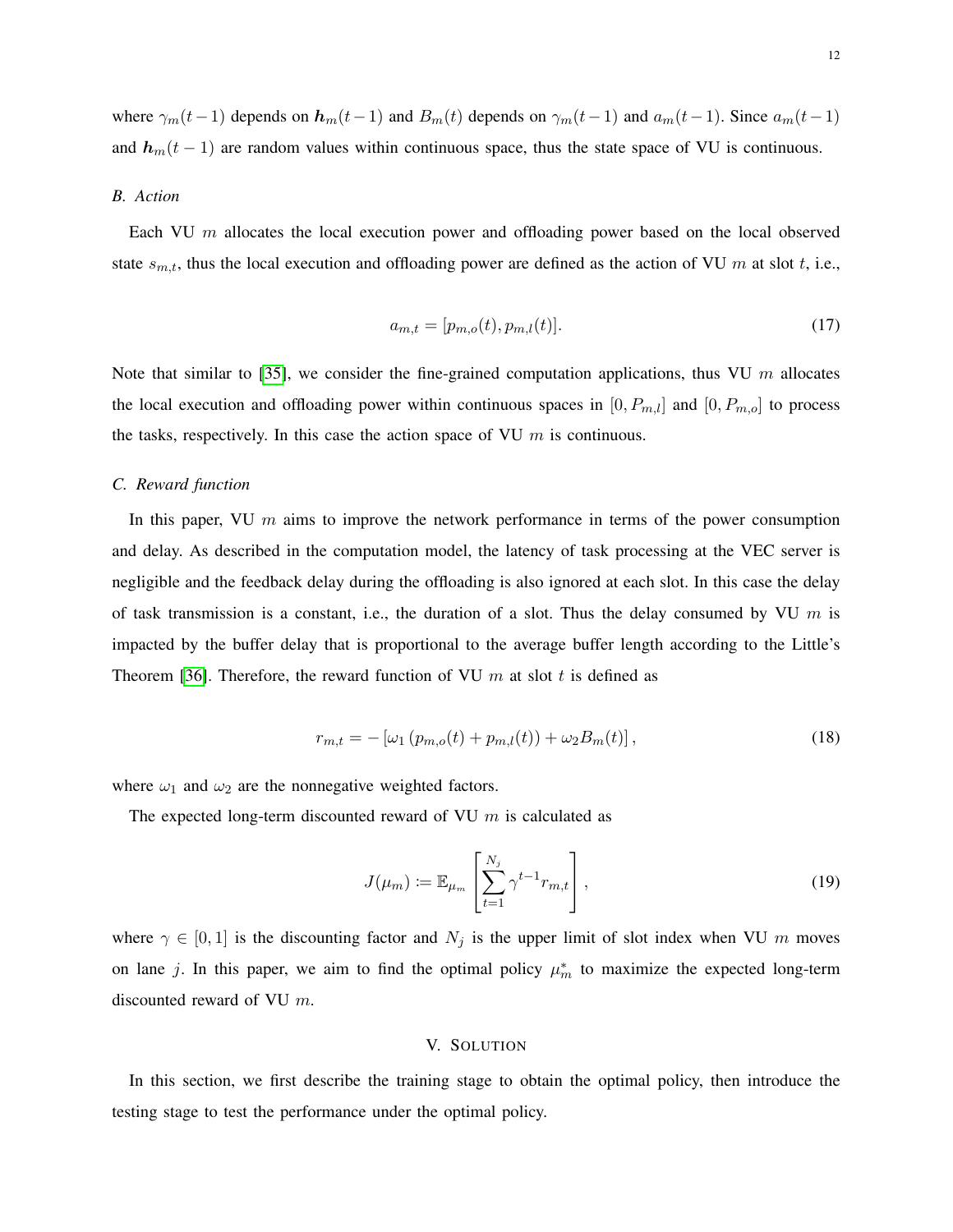# *A. Training stage*

Since the state and action spaces are continuous and the DDPG algorithm is suitable to solve the DRLbased problem under the continuous state and action space. Therefore, we utilize the DDPG algorithm to obtain the optimal policy in the training stage.

<span id="page-12-0"></span>

|    | <b>Algorithm 1:</b> Training Stage for the DDPG based Framework                                       |  |  |  |  |  |
|----|-------------------------------------------------------------------------------------------------------|--|--|--|--|--|
|    | <b>Input:</b> $\gamma$ , $\tau$ , $\theta^m$ , $\zeta^m$                                              |  |  |  |  |  |
|    | <b>Output:</b> optimized $\theta^{m*}$ , $\zeta^{m*}$                                                 |  |  |  |  |  |
|    | 1 Randomly initialize the $\theta^m$ , $\zeta^m$ ;                                                    |  |  |  |  |  |
|    | 2 Initialize target networks by $\zeta^{m'} \leftarrow \zeta^m$ , $\theta^{m'} \leftarrow \theta^m$ ; |  |  |  |  |  |
|    | 3 Initialize replay experience buffer $\mathcal{R}$ ;                                                 |  |  |  |  |  |
|    | 4 for episode from 1 to $K_{max}$ do                                                                  |  |  |  |  |  |
| 5  | Reset simulation parameters for the VEC system model;                                                 |  |  |  |  |  |
| 6  | Receive initial observation state $s_1$ ;                                                             |  |  |  |  |  |
| 7  | <b>for</b> time slot t from 1 to $N_i$ <b>do</b>                                                      |  |  |  |  |  |
| 8  | Generate the power for local process and computation offloading according to the current              |  |  |  |  |  |
|    | policy and exploration noise $a_m = \mu_{\theta^m}(s_m \theta^m) + \Delta_t$ ;                        |  |  |  |  |  |
| 9  | Execute action $a_m$ , observe reward $r_m$ and new state $s'_m$ from the system model;               |  |  |  |  |  |
| 10 | Store transition $(s_m, a_m, r_m, s'_m)$ in $\mathcal{R}$ ;                                           |  |  |  |  |  |
| 11 | <b>if</b> number of tuples in $R$ is larger than I then                                               |  |  |  |  |  |
| 12 | Randomly sample a mini-batch of I transitions tuples from $\mathcal{R}$ ;                             |  |  |  |  |  |
| 13 | Update the critic network by minimizing the loss function according to Eq. $(23)$ ;                   |  |  |  |  |  |
| 14 | Update the actor network according to Eq. $(24)$ ;                                                    |  |  |  |  |  |
| 15 | Update target networks according to Eqs. (25) and (26).                                               |  |  |  |  |  |
|    |                                                                                                       |  |  |  |  |  |

The DDPG algorithm is based on actor-critic architecture. The actor is applied for policy improvement, and the critic is applied for policy evaluation. The DDPG algorithm adopts deep neural network (DNN) on actor and critic to efficiently approximate and evaluate the policy, respectively, thus forming the corresponding actor network and critic network. The actor network is used to approximate the policy  $\mu_m$ , where the approximated policy is denoted as  $\mu_{\theta^m}$ , the output of the actor network is the action based on the policy  $\mu_{\theta^m}$  and observed state. In the DDPG algorithm, the optimal policy is obtained through iterative policy improvement and evaluation. Moreover, DDPG algorithm adopts the target networks including target actor network and target critic network to guarantee the stability of the algorithm. The architecture of target actor-network and target critic-network are the same with the actor network and critic network, respectively. The pseudocode of the proposed algorithm is described in Algorithm [1.](#page-12-0) Let  $\theta^m$  and  $\zeta^m$  be the parameters of the actor network and critic network, respectively, and  $\theta^{m'}$  and  $\zeta^{m'}$  be the parameters of the target actor network and target critic network, respectively,  $\Delta_t$  be the noise for action exploration at slot t. For ease of understanding, we further introduce the DDPG algorithm in detail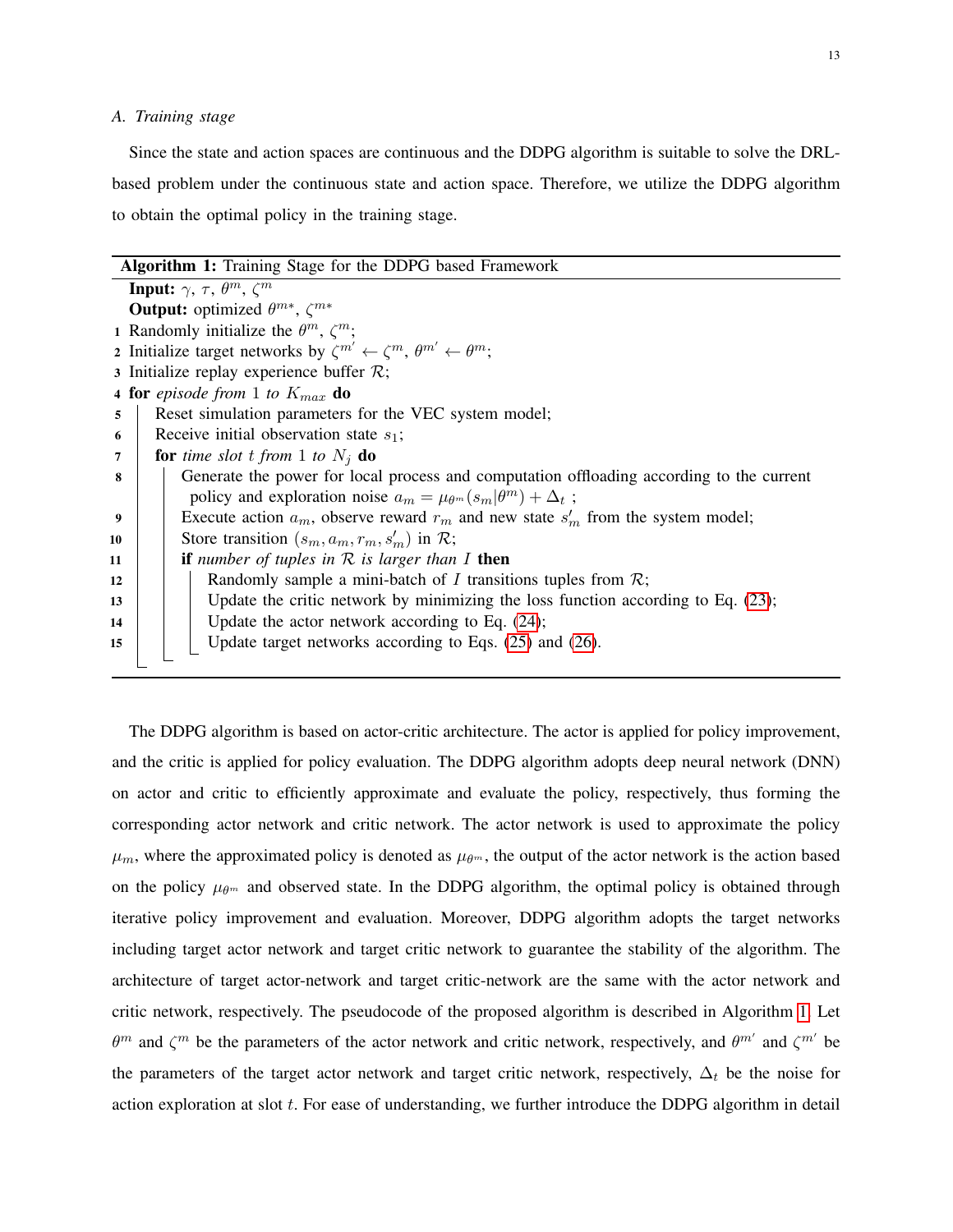as follows.

Firstly,  $\theta^m$  and  $\zeta^m$  are initialized randomly, while  $\theta^{m'}$  and  $\zeta^{m'}$  are initialized as  $\theta^m$  and  $\zeta^m$ , respectively. A replay buffer  $R$  with sufficient space is constructed to cache transition at each slot (lines 1-3).

Then the algorithm is executed for  $K_{max}$  episodes. In the first episode, the position of VU m  $(d_m(1), w_{m,j}, 0)$  is reset as the position that it enters the coverage area of the BS, i.e.,  $d_m(1)$  is set as  $-\frac{D}{2}$  $\frac{D}{2}$ , and  $B_m(1)$  is initialized as half of the buffer size. Then  $h_m^s(0)$  is initialized randomly, and  $g_m(0)$ is calculated according to Eq. [\(7\)](#page-8-0) based on  $h_m^s(0)$ , given the  $g_m(0)$  the initial SINR  $\gamma_m(0)$  is calculated according to Eq. [\(11\)](#page-8-3). Thus, VU m can observe the state at slot 1, i.e.,  $s_{m,1} = [B_m(1), \gamma_m(0), d_m(1)]$ (line 4-6).

Afterwards, the algorithm is executed iteratively from slot 1 to slot  $N_j$ . Given the input  $s_{m,1}$  the output of the actor network is  $\mu_{\theta^m}(s_{m,1}|\theta^m)$ . As a noise  $\Delta_1$  is generated randomly and VU m sets the action  $a_{m,1}$  as  $\mu_{\theta^m}(s_{m,1}|\theta^m) + \Delta_1$ , thus the offloading power  $p_{m,o}(1)$  and local execution power  $p_{m,l}(1)$  are determined. Then, VU  $m$  allocates offloading power and local execution power to process the task, while achieving the reward  $r_{m,1}$  according to Eq. [\(13\)](#page-9-3). Then, BS adopts the ZF technology to determine the SINR  $\gamma_m(1)$ . Specifically, BS collects the channel vector of each vehicle, calculates  $g_m(1)$  according to Eq. [\(7\)](#page-8-0), and then determines the initial SINR  $\gamma_m(1)$  according to Eq. [\(11\)](#page-8-3) under the obtained  $g_m(1)$ . Afterwards VU m observes the next state  $s_{m,2} = [B_m(2), \gamma_m(1), d_m(2)]$ . Specifically, VU m calculates  $B_m(2)$  according to Eq. [\(8\)](#page-8-2), where  $d_{m,l}(1)$  is calculated based on Eqs. [\(13\)](#page-9-3)-[\(14\)](#page-9-0) under  $p_{m,l}(1)$  and  $d_{m,o}(1)$  is calculated according to Eq. [\(15\)](#page-9-2) under  $p_{m,o}(1)$ . In addition, VU m receives its SINR  $\gamma_m(1)$ from BS. Moreover, VU m calculates  $d_m(2)$  $d_m(2)$  according to Eq. (2) given the position  $d_m(1)$ . Then the tuple  $(s_{m,1}, a_{m,1}, r_{m,1}, s_{m,2})$  is stored in the replay buffer. When the number of tuples stored in the replay buffer is less than  $I$ , VU  $m$  inputs the next state into the actor network and begins the next iteration (lines 7-10).

When the number of the stored tuples is larger than  $I$ , the parameters of actor network, critic network and target networks, i.e.,  $\theta^m$ ,  $\zeta^m$ ,  $\theta^{m'}$  and  $\zeta^{m'}$ , are updated literately to maximize  $J(\mu_{\theta^m})$ . The parameters of actor-network  $\theta^m$  is updated with the policy gradient, i.e., updating  $\theta^m$  toward the direction of the gradient of  $J(\mu_{\theta^m})$ , which is denoted as  $\nabla_{\theta^m} J(\mu_{\theta^m})$ . Let  $Q^{\mu_{\theta^m}}(s_{m,t}, a_{m,t})$  be the action-value function of VU m following policy  $\mu_{\theta^m}$  under  $s_{m,t}$  and  $a_{m,t}$ , which stands for the expected discounted long-term reward of VU  $m$  from slot  $t$ , i.e.,

$$
Q^{\mu_{\theta^m}}(s_{m,t}, a_{m,t}) \coloneqq \mathbb{E}_{\mu_{\theta^m}}\left[\sum_{k=t}^{N_j} \gamma^{k-t} r_{m,k}\right]. \tag{20}
$$

In [\[37\]](#page-24-16), Silver *et al.* proved that solving  $\nabla_{\theta^m} J(\mu_{\theta^m})$  can be substituted by solving the gradient of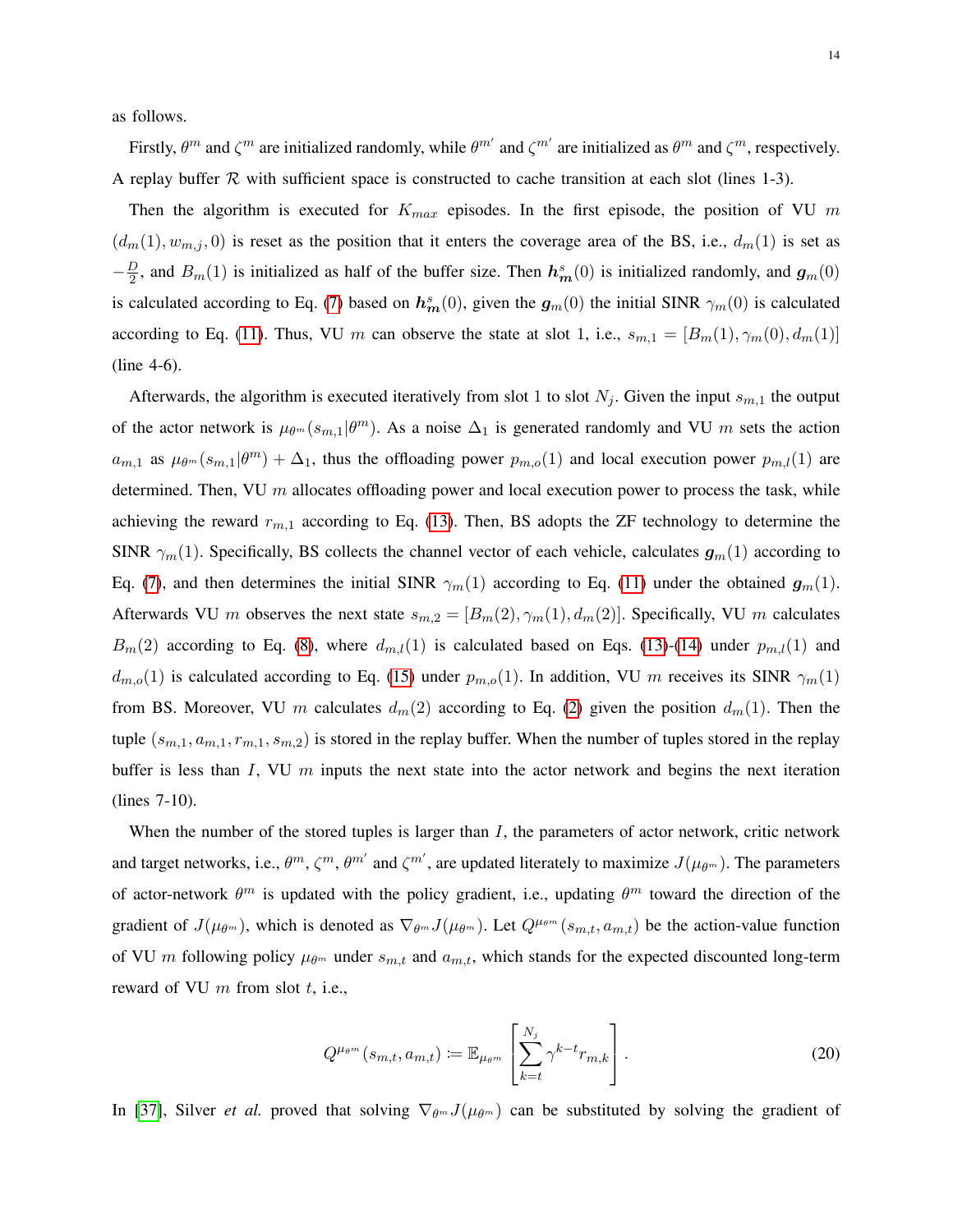$Q^{\mu_{\theta^m}}(s_{m,t}, a_{m,t})$ , which is denoted as  $\nabla_{\theta^m} Q^{\mu_{\theta^m}}(s_{m,t}, a_{m,t})$ . However,  $Q^{\mu_{\theta^m}}(s_{m,t}, a_{m,t})$  in Eq. [\(17\)](#page-11-1) can not be calculated by Bellman equation due to the continuous action space [\[38\]](#page-25-0). To address this issue, the critic network adopts DNN parameterized by  $\zeta^m$  to approximate the action-value function  $Q^{\mu_{\theta^m}}(s_{m,t}, a_{m,t})$ , the action-value function approximated by critic-network is denoted as  $Q^{\zeta^m}(s_{m,t}, a_{m,t})$ .

The iteration in slot  $t$   $(t = 1, 2, \dots, N_j)$  to update  $\theta^m$ ,  $\zeta^m$ ,  $\theta^{m'}$  and  $\zeta^{m'}$  is described as follows when the number of the stored tuples is larger than I. For simplicity,  $r_{m,t}$ ,  $s_{m,t}$ ,  $a_{m,t}$ ,  $s_{m,t+1}$  and  $a_{m,t+1}$  are expressed as  $r_m$ ,  $s_m$ ,  $a_m$ ,  $s'_m$  and  $a'_m$ , respectively. VU m first uniformly samples I tuples from replay buffer to form a mini-batch. Let  $(s_m^i, a_m^i, r_m^i, s_m^i)$   $(i = 1, 2, \dots, I)$  be the *i*-th tuple in the mini-batch. Then VU  $m$  inputs each tuple into the target actor-network, target critic network and critic network. For tuple *i*, VU m first inputs  $s'^i_m$  into the target actor-network and outputs the action  $a'^i_m = \mu_{\theta^{m'}}(s'^i_m|\theta^m')$ , then VU m inputs  $s'^i_m$  and  $a'_{m,i}$  into the target critic-network and outputs the action-value function  $Q^{\zeta^{m'}}(s'^{i}_{m}, a'^{i}_{m})$ . After that VU m calculates the target value as

$$
y_m^i = r_m^i + \gamma Q^{\zeta^{m'}} (s_{m}^{\prime i}, a_{m}^{\prime i})|_{a_{m}^{\prime i} = \mu_{\theta^{m'}} (s_{m}^{\prime i}|_{\theta^{m'}}). \tag{21}
$$

Then, given the  $s_m^i$  and  $a_m^i$ , the critic network achieves outputs such as the action-value function  $Q^{\zeta^m}(s_m^i, a_m^i)$ , and then calculates the loss of tuple i as

$$
L_i = \left[ y_m^i - Q^{\zeta^m}(s_m^i, a_m^i) \right]^2.
$$
 (22)

After VU  $m$  inputs all tuples into the target actor-network, target critic network and critic network, VU m calculates the loss function as

<span id="page-14-1"></span><span id="page-14-0"></span>
$$
L(\zeta^m) = \frac{1}{I} \sum_{i=1}^{I} L_i,
$$
\n
$$
(23)
$$

then Adam optimization with learning rate  $\alpha_m^C$  is adopted to update the parameters of the critic-network  $\zeta^m$  towards the gradient  $\nabla_{\zeta^m} L(\zeta^m)$  [\[39\]](#page-25-1). (lines 11-13)

Similarly, VU m adopts Adam optimization [\[39\]](#page-25-1) with learning rate  $\alpha_m^A$  to update the parameters of the actor-network  $\theta^m$  towards the gradient  $\nabla_{\theta^m} J(\mu_{\theta^m})$  [\[39\]](#page-25-1), where  $\nabla_{\theta^m} J(\mu_{\theta^m})$  is calculated by the action-value function which is approximated by critic-network, i.e., (line 14)

$$
\nabla_{\theta^m} J(\mu_{\theta^m})
$$
\n
$$
\approx \frac{1}{I} \sum_{i=1}^I \nabla_{\theta^m} Q^{\zeta^m}(s_m^i, a_m^\mu)|_{a_m^\mu = \mu_{\theta^m}(s_m^i|\theta^m)}
$$
\n
$$
= \frac{1}{I} \sum_{i=1}^I \nabla_{a_m^\mu} Q^{\zeta^m}(s_m^i, a_m^\mu)|_{a_m^\mu = \mu_{\theta^m}(s_m^i|\theta^m)} \cdot \nabla_{\theta^m} \mu_{\theta^m}(s_m^i|\theta^m).
$$
\n(24)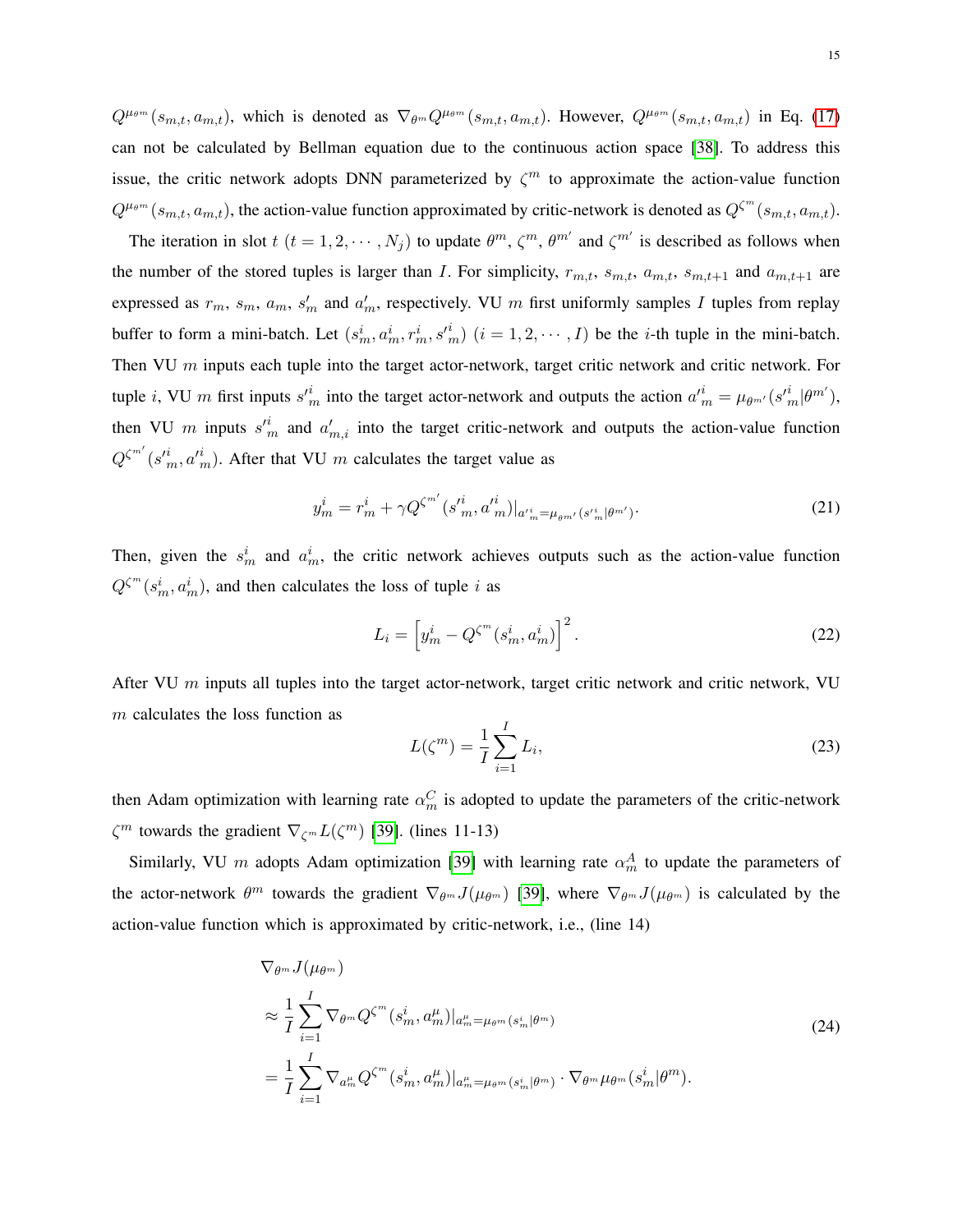<span id="page-15-2"></span>

Fig. 2: Flow Diagram of DDPG

<span id="page-15-1"></span><span id="page-15-0"></span>At the end of slot  $t$ , VU  $m$  updates the parameters of the target actor-network and target critic-network as

$$
\zeta^{m'} \leftarrow \tau \zeta^m + (1 - \tau) \zeta^{m'},\tag{25}
$$

$$
\theta^{m'} \leftarrow \tau \theta^m + (1 - \tau)\theta^{m'},\tag{26}
$$

where  $\tau$  is a constant satisfying  $\tau \ll 1$  (line 15).

Finally, VU m input  $s'_m$  into the actor network and begins the iteration in next slot. The episode is finished when the number of iterations reaches  $N_j$ . Then VU m will initialize  $B_m(1)$ ,  $\gamma_m(0)$ ,  $d_m(1)$ and start the next episode. The algorithm will finally terminate when number of episode reaches  $K_{max}$ and provides the optimized parameters of actor network, critic network and target actor-network, target critic-network, denoted as  $\theta^{m*}, \zeta^{m*}, \theta^{m'*}$  and  $\zeta^{m'*}$ , respectively, which means that the training stage is finished and the optimal policy  $\mu_m^*$ , i.e., the optimal power allocation scheme, is the approximated policy of the actor network under the optimized parameters  $\theta^{m*}$ . The flow diagram of the DDPG algorithm is shown in Fig. [2.](#page-15-2)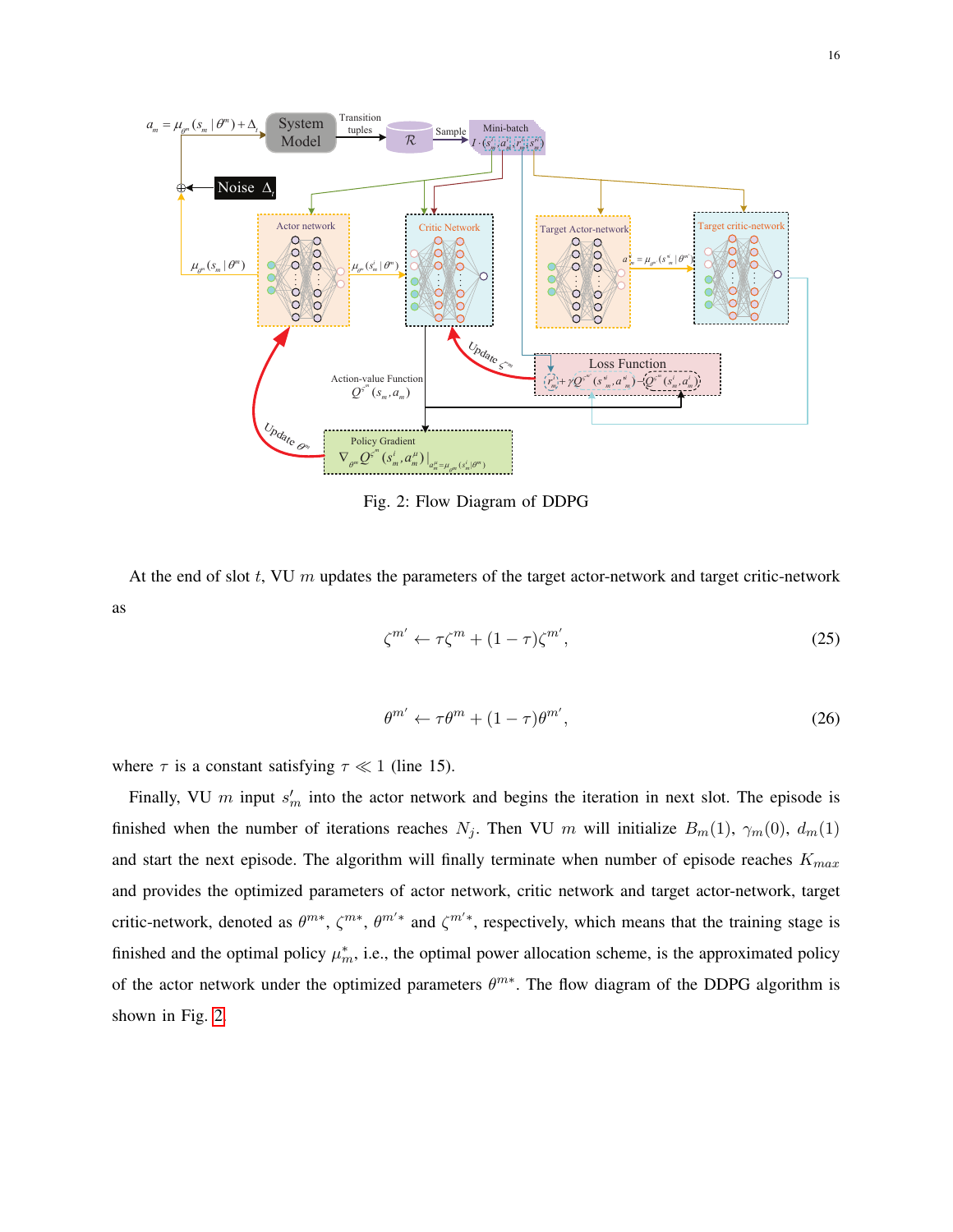# *B. Testing stage*

The testing stage omits the critic network, target actor-network and target critic-network in the training stage and employs the optimal policy with optimized parameter  $\theta^{m*}$  to test the performance. The pseudocode of the testing stage is shown in Algorithm [2.](#page-16-1)

| Algorithm 2: Testing Stage for the DDPG based Framework |  |  |  |  |  |  |  |
|---------------------------------------------------------|--|--|--|--|--|--|--|
|---------------------------------------------------------|--|--|--|--|--|--|--|

<span id="page-16-1"></span>

| <b>1 for</b> episode from 1 to $K'_{max}$ <b>do</b> |                                                                                          |  |  |  |  |  |
|-----------------------------------------------------|------------------------------------------------------------------------------------------|--|--|--|--|--|
| $2^{\circ}$                                         | Reset simulation parameters for the VEC system model;                                    |  |  |  |  |  |
| 3 <sup>1</sup>                                      | Receive initial observation state $s_1$ ;                                                |  |  |  |  |  |
| $\overline{4}$                                      | <b>for</b> time slot t from 1 to $N_i$ <b>do</b>                                         |  |  |  |  |  |
| $5^{\circ}$                                         | Generate the power for local process and computation offloading according to the optimal |  |  |  |  |  |
|                                                     | policy $a_m = \mu_{\theta^m}(s_m \theta^{m*})$ ;                                         |  |  |  |  |  |
| 6                                                   | Execute action $a_m$ , observe reward $r_m$ and new state $s'_m$ from the system model.  |  |  |  |  |  |
|                                                     |                                                                                          |  |  |  |  |  |

# VI. SIMULATION RESULTS AND ANALYSIS

<span id="page-16-0"></span>In this section, we conduct simulation experiments to verify the effectiveness of the optimal power allocation scheme, i.e., the optimal policy, in the training and testing stage, respectively. The simulation tool is Python 3.6. The scenario is described in the system model. In the simulation experiments, both actor network and critic network are the four-layer fully connected DNN with two hidden layers which are equipped with 400 and 300 neurons, respectively. The noise  $\Delta_t$  for exploration follows the Ornstein-Uhlenbeck (OU) process [\[40\]](#page-25-2) with the decay-rate  $\theta_N$  and variation  $\sigma$ . The size of experience replay buffer is  $|\mathcal{R}|$ . The task arrivals at each slot follow Poisson distribution with mean task arrival rate  $\lambda_m$ . The maximum local process power  $P_{m,l}$  is calculated according to Eq. [\(14\)](#page-9-0) given the maximum allowable CPU frequency  $F_{max}$ . The small scale fading of VU m is initialized as  $h_m^s(0) \sim \mathcal{CN}(\mathbf{0}, I_N)$ . The target

<span id="page-16-2"></span>

| Parameters of System Model |                    |                  |                 |                  |                    |                  |                     |  |
|----------------------------|--------------------|------------------|-----------------|------------------|--------------------|------------------|---------------------|--|
| <b>Parameter</b>           | Value              | <b>Parameter</b> | Value           | <b>Parameter</b> | Value              | <b>Parameter</b> | Value               |  |
| $\sigma_R^2$               | $10^{-9}$ W        | $h_r$            | $-30dB$         | $\rho$           | 0.95               | W                | 1Mhz                |  |
| $\tau_0$                   | 20ms               | $\kappa$         | $10^{-28}$      | $v_1$            | 20 <sub>m</sub> /s | v <sub>2</sub>   | 25m/s               |  |
| $v_3$                      | 30 <sub>m</sub> /s | $\overline{w}$   | 10 <sub>m</sub> | $L_m$            | 500cycles/bit      | $\lambda_m$      | 3Mbps               |  |
| H                          | 10 <sub>m</sub>    | N                | 4               | D                | 500 <sub>m</sub>   | $P_{max,l}$      | 1W                  |  |
| $P_{max,o}$                | 1W                 | $F_{max}$        | 2.15GHz         |                  | 3                  | $w_0$            | 10 <sub>m</sub>     |  |
| Parameters of DDPG         |                    |                  |                 |                  |                    |                  |                     |  |
| <b>Parameter</b>           | Value              | <b>Parameter</b> | Value           | <b>Parameter</b> | <b>Value</b>       | <b>Parameter</b> | Value               |  |
| $\overline{\alpha}_m^C$    | 0.001              | $\alpha_m^A$     | 0.0001          | $\omega_1$       | 0.9                | $\omega_2$       | 0.1                 |  |
| $\sim$                     | 0.99               | $\tau$           | 0.001           | $K_{max}$        | 2000               | $\sigma$         | 0.02                |  |
| $\theta_N$                 | 0.15               |                  | 64              | $K'_{max}$       | 10                 | $\cal R $        | $2.5 \times 10^{5}$ |  |

TABLE II: Values of the parameters in the experiments.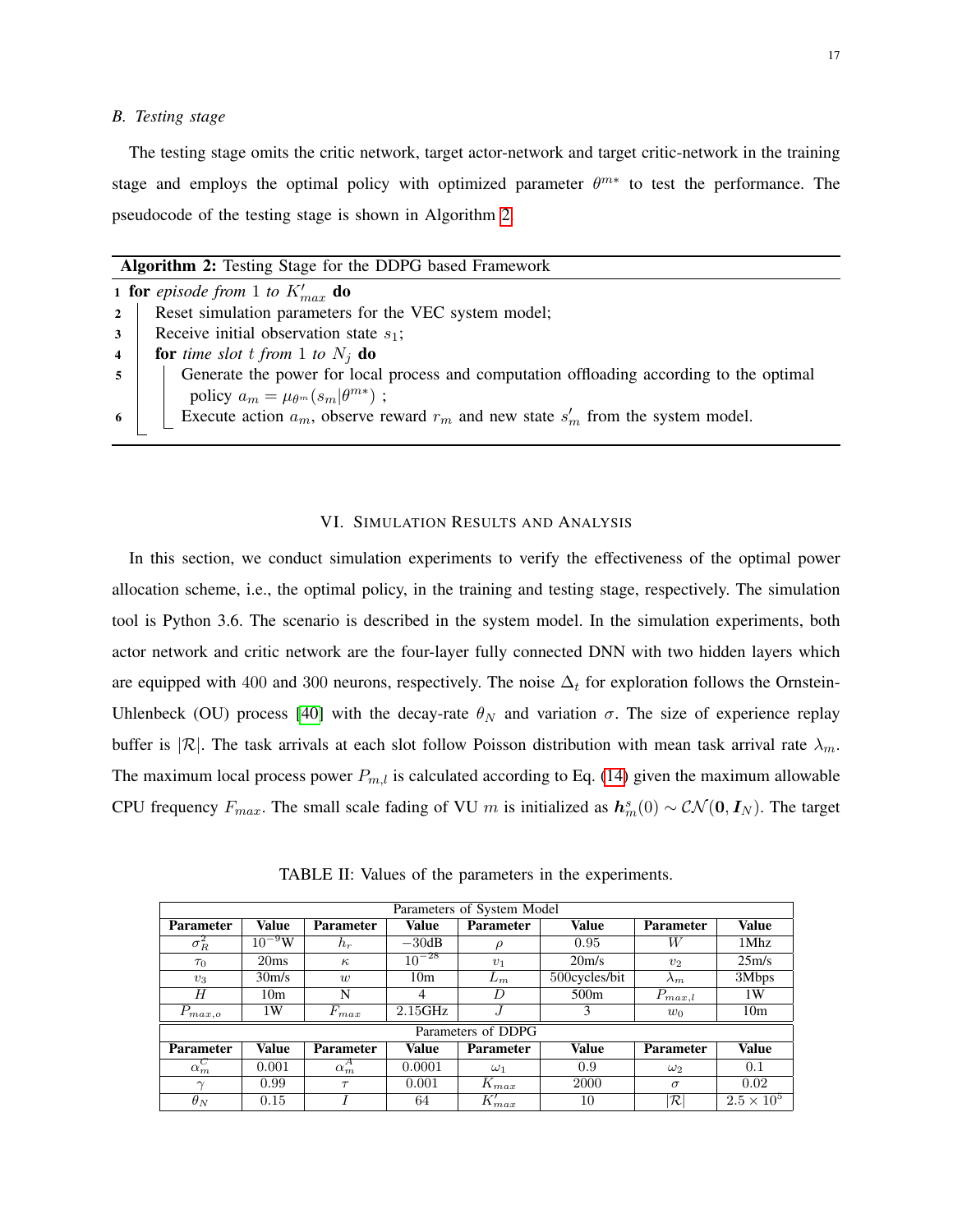<span id="page-17-0"></span>

Fig. 3: Learing curve. (a) single-user scenario; (b) multi-user scenario.

VU, i.e., VU  $m$ , moves on lane 2 with velocity  $v_2$ . The remaining parameters and algorithm parameters are shown in TABLE [II.](#page-16-2)

#### *A. Training Stage*

Fig. [3-](#page-17-0)(a) shows the learning curve of training process in the single-user scenario, which reflects the average reward in each slot under different episodes. It can be seen that the average reward rises rapidly from episode 0 to episode 10, then the uptrend of the curve slows down from episode 10 to 600, which reflects that VU  $m$  is learning the policy efficiently toward the optimal reward. Then the reward turns to be stable from episode 600 to 1200, which means that the optimal policy has been learned. After that, there is a little jitter from episode 1200 to 1570. It is because the policy is adjusted slightly due to the exploration noise to prevent the policy from converging to local optimal value. Then, the curve turns to be stable again after episode 1500, which means the optimal policy has been learned again after the affection of the exploration noise.

Fig. [3-](#page-17-0)(b) shows the learning curve of the training process in multi-user scenario where three other VUs on each of three lanes drive into the coverage of BS at slot 500. It is seen that the trend of the curve is similar to that in the single-user scenario, which means that the proposed scheme is suitable for different dynamic scenarios.

# *B. Testing Stage*

In the testing stage, VU  $m$  adopts learned policy in the testing stage to test the performance. Figs. [4](#page-18-0)[-6](#page-20-0) compare the testing performance including the power consumption, buffer length and reward at each slot under the optimal policy with that under greedy local execution first (GD-Local) and greedy offload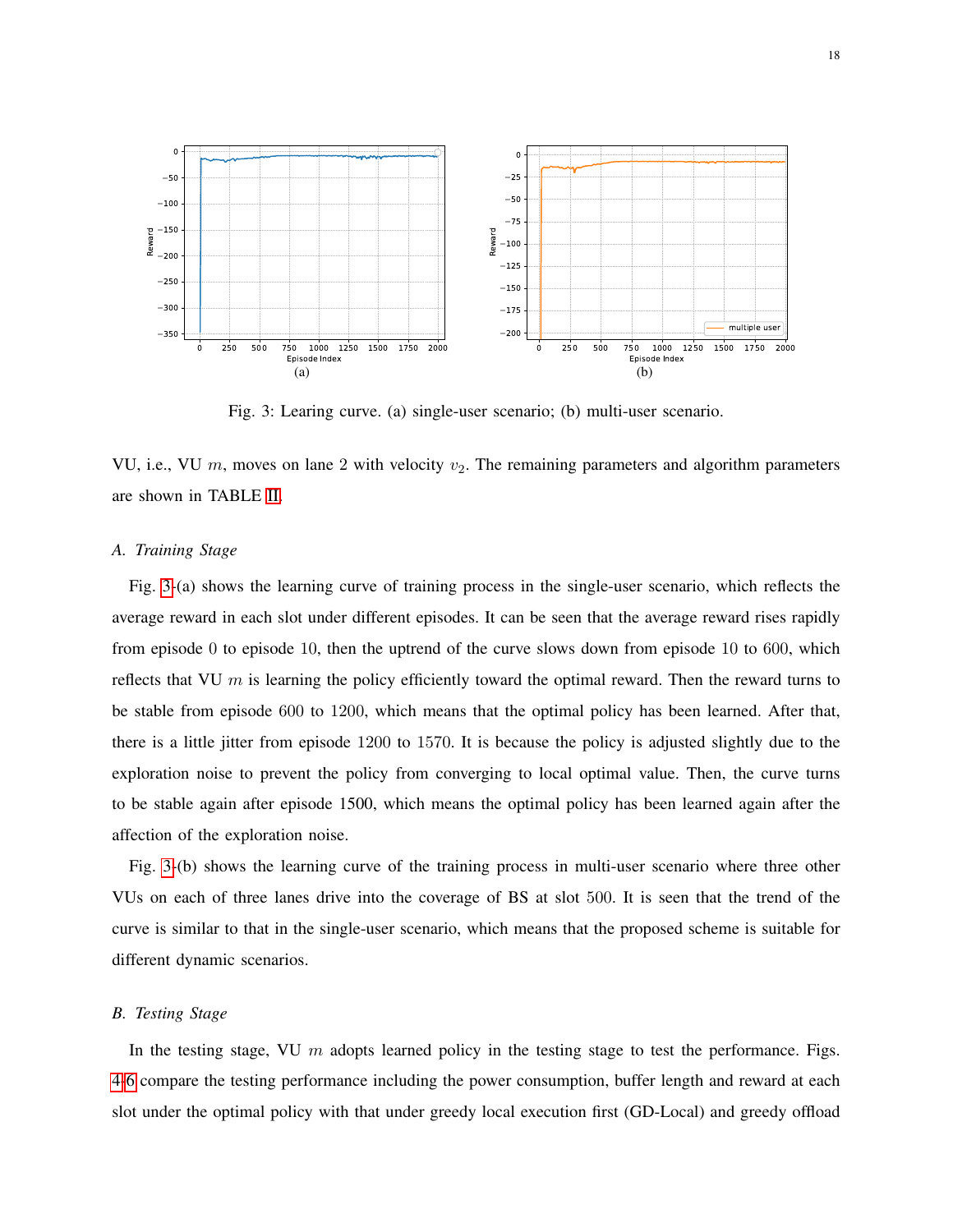<span id="page-18-0"></span>

Fig. 4: Single-user scenario. (a) Power allocation; (b) Total power consumption; (c) Buffer length.

first (GD-Offload) policy, where the performance at each slot is obtained through averaging the results obtained in  $K'_{max}$  episodes. GD-Local policy and GD-Offload policy are introduced as follow.

- GD-Local policy: VU  $m$  firstly adopts the maximum local execution power to process tasks at each slot through local execution, while the remaining tasks are processed through offloading.
- GD-Offload policy: VU  $m$  firstly adopts the maximum offloading power to process tasks through offloading at each slot, while the remaining tasks are processed through local execution.

Fig. [4-](#page-18-0)(a), (b) and (c) show the testing performance in single-user scenario. Fig. [4-](#page-18-0)(a) compares the local execution power with the offloading power under the optimal policy. It is seen that from slot 0 to 500, the local execution power decreases obviously and offloading power increases slowly. After that, the local execution power increases obviously and offloading power decreases slowly. It is because that VU  $m$  is getting close to the BS from slot 0 to 500 and then getting far away from the BS after slot 500. According to Eq. [\(4\)](#page-7-1), the channel condition is impacted by path-loss. When VU  $m$  is getting close to the BS, the path-loss is decreasing, thus leading to the better channel condition. Therefore, VU  $m$  will consume more offloading power and less local execution power to process more tasks when it gets close to the BS. On the contrary, VU  $m$  will consume less offloading power and more local execution power to process more tasks when it gets far away from the BS. Fig. [4-](#page-18-0)(b) shows the total power consumption which is the summation of the local execution and offloading power at each slot under the optimal policy, GD-Local and GD-Offload. It can be seen that similar to the local execution power under the optimal policy in Fig. [4-](#page-18-0)(a), the total power under the optimal policy and GD-Offload decreases from slot 0 to 500, and increases from slot 500 to 1000. This is because that the total power of the optimal policy is composed of both the local execution power and offloading power at each slot in Fig. [4-](#page-18-0)(a), where the local execution power overweighs offloading power. For the GD-Offload policy, the offloading power always keeps the maximum value, thus VU  $m$  will process more tasks through offloading when it gets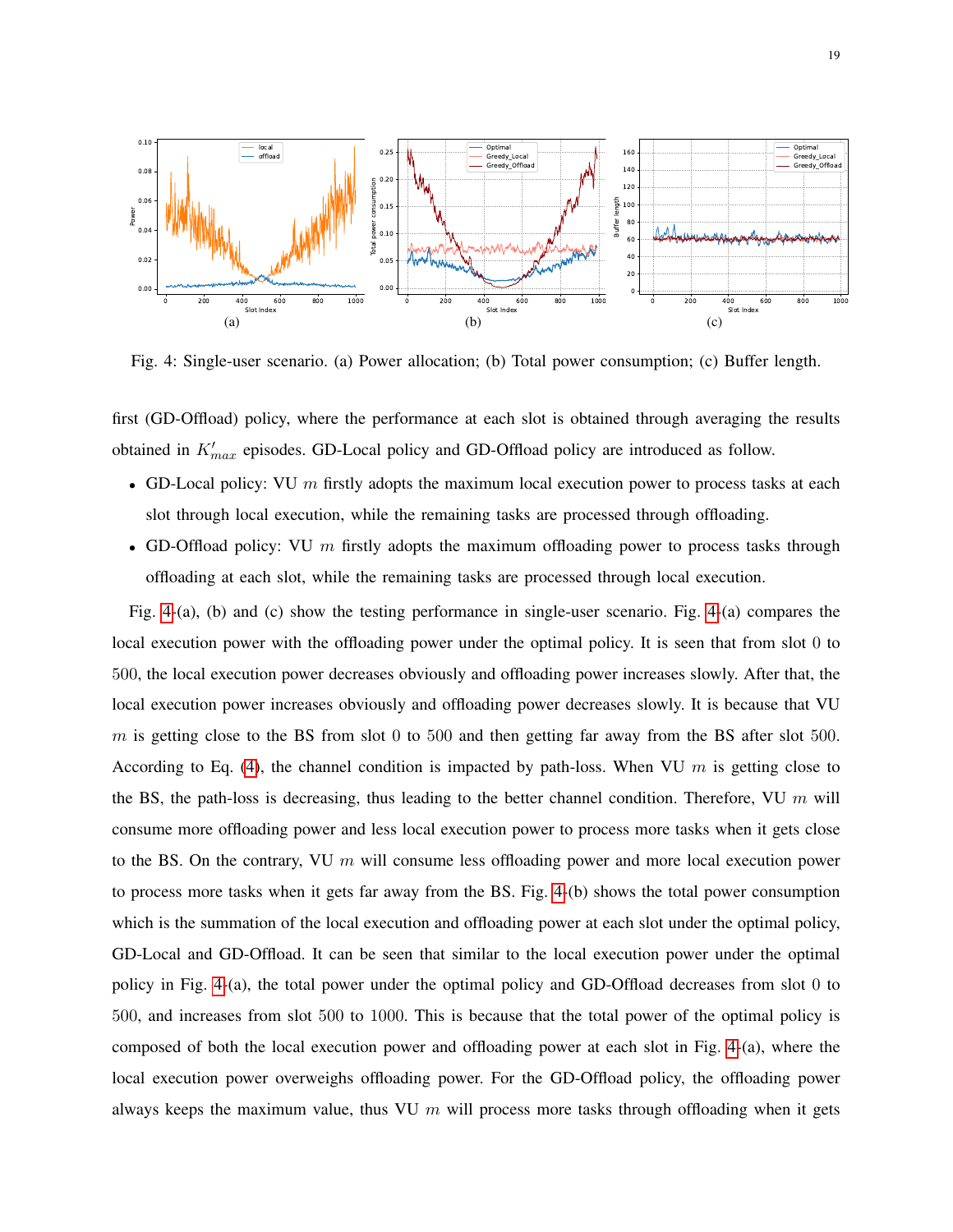<span id="page-19-0"></span>

Fig. 5: Multi-user scenario. (a) Power allocation; (b) Total power consumption; (c) Buffer length.

close to the BS, which results in less local execution power consumption in the GD-Offload policy. In contrast, it consumes more local execution power when the VU gets far away from the BS. Moreover, it can be seen that the total power almost does not change at each slot in the GD-Local policy. This is because that the local execution power always keeps the maximum power, while the offloading power is much smaller than the local execution power, which can be ignored in the total power under the GD-Local policy. Fig. [4-](#page-18-0)(c) shows the buffer length under the optimal policy, GD-Local and GD-Offload, respectively. It is seen that the buffer length of the each policy fluctuates around the mean of tasks arrival, which is calculated as  $\mathbb{E}[a(t)] = \tau_0 \lambda_m = 60 \text{kbit}$ , in each slot. It is because according to Eq. [\(12\)](#page-9-1), almost all tasks arrive at previous time slot will be processed at the next time slot, which means that there is almost no buffer accumulation under the three policies.

Figs. [5-](#page-19-0)(a), (b) and (c) show the testing performance in the multi-user scenario. Fig. [5-](#page-19-0)(a) compares the local execution power with offloading power under the optimal policy. It is seen that different from the curves in Fig. [4-](#page-18-0)(a), the local execution power increases sharply from slot 500 to 600. This is because that three other vehicles drive into the BS's coverage area at slot 500, which imposes interference on VU  $m$  and incurs the deteriorated channel condition. In this case, VU  $m$  consumes more local execution power and less offloading power to process more tasks. Fig. [5-](#page-19-0)(b) shows the total power consumption under three policies. Different from Fig. [4-](#page-18-0)(b), VU  $m$  consumes more total power after slot 500 under the optimal policy. This is because that the channel is deteriorated due to the interference among VUs, thus VU m consumes more total power in the optimal policy. Fig. [5-](#page-19-0)(c) shows the buffer length at each slot under three policies. Different from Fig. [4-](#page-18-0)(b), the buffer length of GD-Offload is increased at slot 500. This is because that more task cached in the buffer owing to the deteriorated channel condition. Moreover, the buffer length of the optimal policy also fluctuates around the mean of tasks arrival, which means that VU  $m$  can process the tasks in time without increasing the buffer length in the multi-user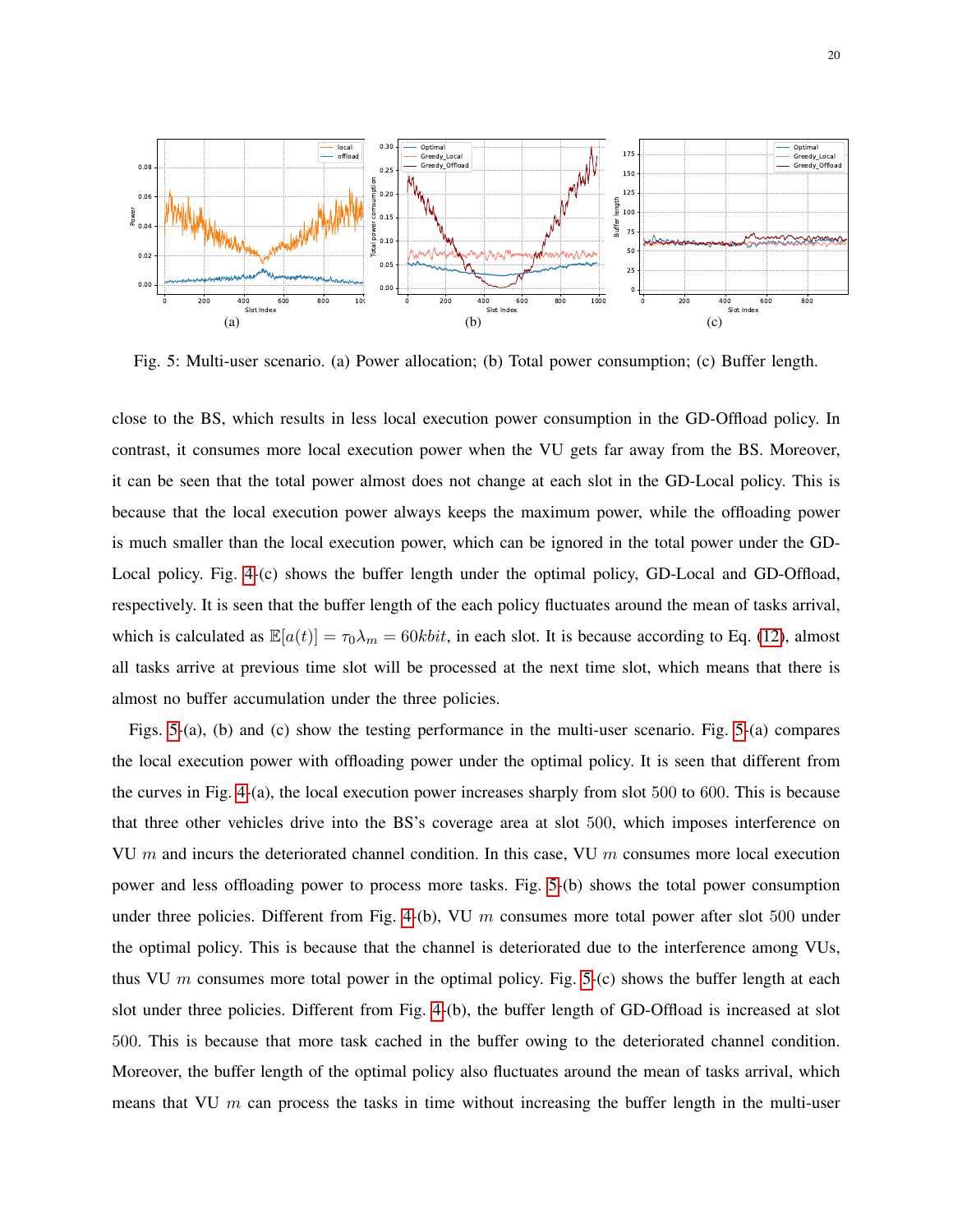<span id="page-20-0"></span>

Fig. 6: Reward (a) Single-user scenario; (b) Multi-user scenario.

<span id="page-20-1"></span>

Fig. 7: Average buffer length and power consumption (a) Average buffer length; (b) Average power consumption.

scenario.

Figs. [6-](#page-20-0)(a) and (b) illustrate the reward of VU m in different scenarios. Fig. 6-(a) shows the reward at each slot under three policies in the single-user scenario, which is calculated according to Eq. [\(18\)](#page-11-2). It is seen that the reward of the optimal policy is almost always larger than that of other two policies. This is attribute to the fact that the optimal policy considers the channel condition to adjust the power allocation adaptively to maximize the long-term reward. Fig. [6-](#page-20-0)(b) compares the rewards of the three policies in multi-user scenario. Similarly, the reward of the optimal policy is almost always larger than the that of other two policies owing to the adaptive power allocation.

Fig. [7-](#page-20-1)(a) shows the average buffer length under three policies in the single-user and multi-user scenarios, where the average buffer length in single-user and multi-user scenario are obtained by averaging the results at all slots in Figs. [4-](#page-18-0)(c) and [5-](#page-19-0)(c), respectively. It can be seen that the average buffer lengths under the policies for both multi-user and single-user scenarios which are nearly equal to the mean of tasks arrival rate in each slot and do not change significantly. Fig. [7-](#page-20-1)(b) shows the average power consumption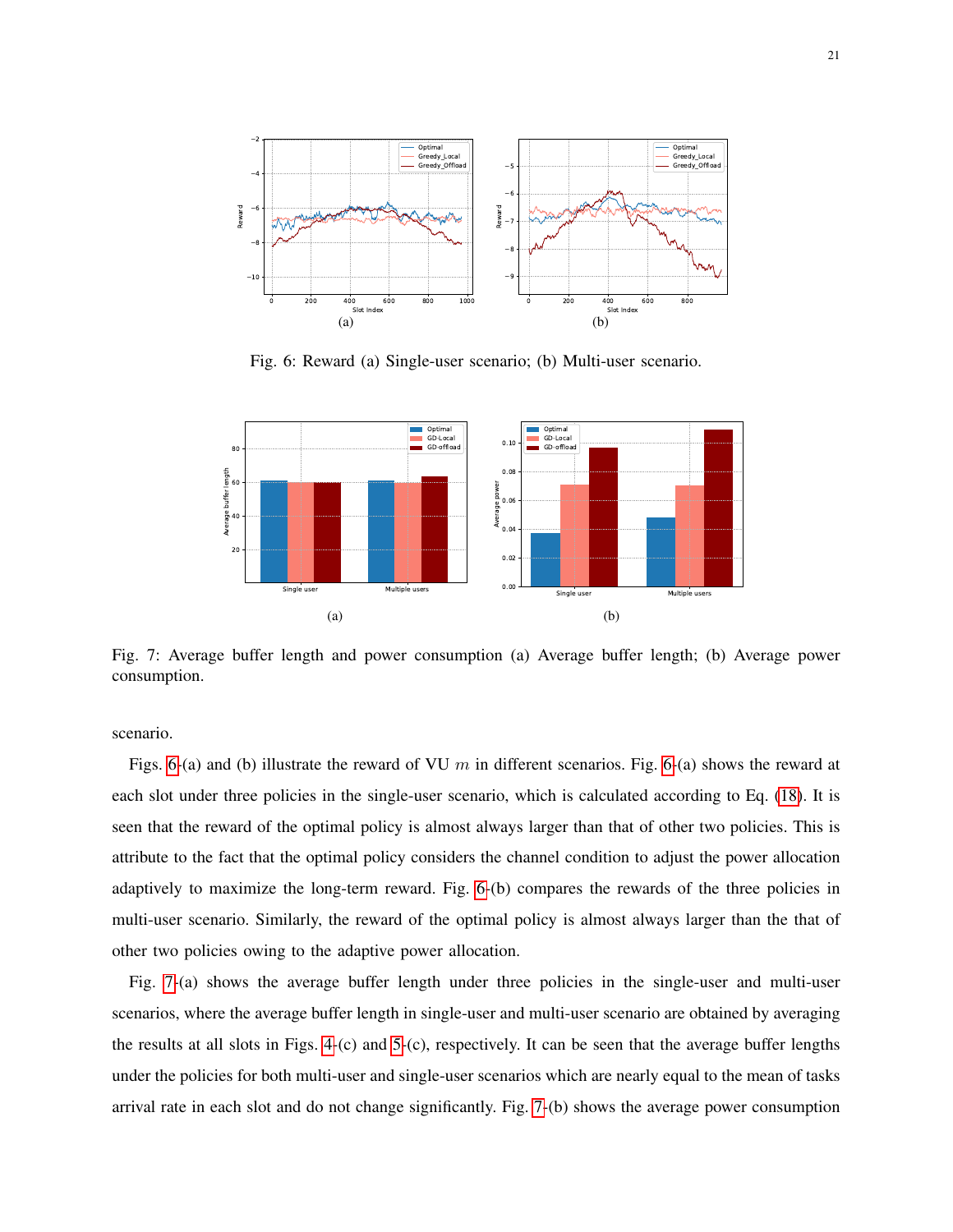<span id="page-21-0"></span>

Fig. 8: Long-term discounted reward (a) Single-user scenario; (b) Multi-user scenario.

under three policies in the single-user and multi-user scenario, where the average power consumption in the single-user and multi-user scenario are obtained by averaging the results at all slots in Figs. [4-](#page-18-0)(b) and [5-](#page-19-0)(b), respectively. It is seen that compared with GD-Local, the average power consumption of the optimal policy is reduced by 47% and 27% in single-user and multi-user scenario, respectively. Compared with GD-Offload, the average power consumption of the optimal policy is reduced by 61% and 53% in single-user and multi-user scenario, respectively. Moreover, due to the worse channel in the multi-user scenario, the power consumption of the optimal policy and GD-offload in multi-user scenario is higher than that in the single-user scenario. However, the average power consumption of GD-Local almost keeps the same in the two scenarios. This is because the local execution power always keeps the maximum value, while the offloading power is much smaller than the local execution power, and thus can be ignored in the total power under the GD-Local policy.

Figs. [8-](#page-21-0)(a) and (b) compare the long-term discounted reward under the three policies in both the single-user scenario and multi-user scenario, respectively. As one can see, for both single-user scenario and multi-user scenario the optimal policy always has a higher the long-term discounted reward than other policies. This is because the optimal policy can adaptively adjust power allocation to maximize the long-term discounted reward.

Figs. [9-](#page-22-1)(a), (b) and (c) illustrate the long-term discounted reward, power consumption and buffer length of the three policies under different task arrivals in the single-user scenario, respectively. It can be seen that the long-term discounted rewards of the three policies decrease as the task arrival rate increases. As seen, increasing task arrival will lead to more power consumption and longer buffer length, thus degrading the reward according to Eq. [\(18\)](#page-11-2). It also can be seen that the optimal policy outperforms GD-Local and GD-Offload policies in terms of power consumption and long-term discounted reward, but it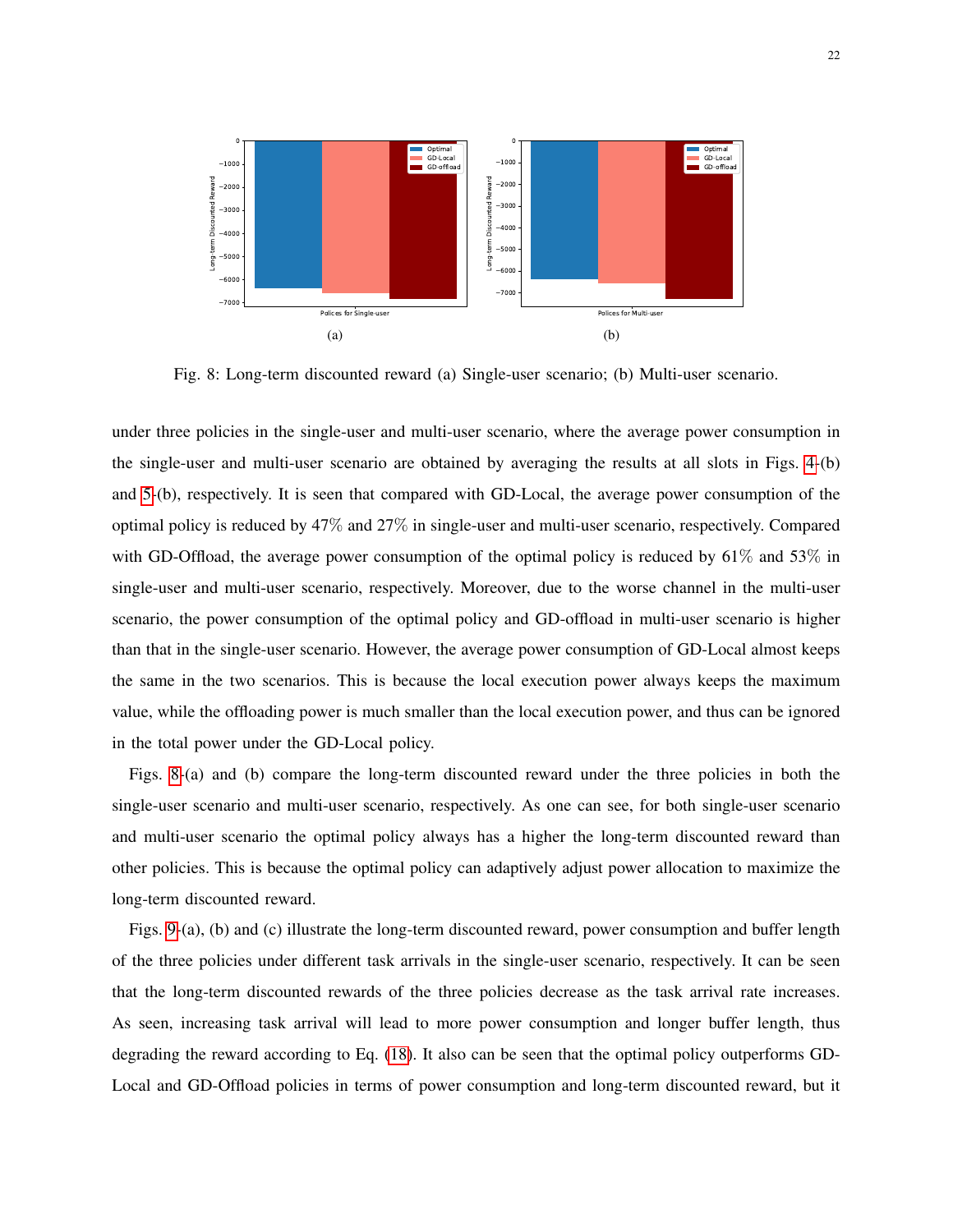<span id="page-22-1"></span>

Fig. 9: Performance vs task arrival. (a) Long-term discounted reward; (b) Power consumption; (c) Buffer length.

has a slightly higher buffer length than other policies. This is because the objective of the optimal policy is to maximize the long-term discounted reward by making a tradeoff between power the consumption and buffer length, which may lead to the compromise for buffer length.

# VII. CONCLUSIONS

<span id="page-22-0"></span>In this paper, we considered the stochastic task arrival and uncertain channel condition caused by both the MIMO-NOMA channel interference and VU mobility in VEC, and proposed a decentralized power allocation scheme based on the DRL to maximize the long-term reward including the power consumption and delay. We first formulated the system model and then constructed a DRL framework where the state is defined as the local observations. The DDPG algorithm has been adopted to learn the optimal policy. Extensive simulations have demonstrated the optimal policy outperforms the other existing policies. According to the theoretical analysis and simulation results, the conclusions can be made as follows:

- Since the channel condition is impacted by the mobility of VU, more offloading power and less local execution power are consumed to process more tasks when the VU gets close to the BS. On the contrary, less offloading power and more local execution power are consumed when it gets far away from the BS.
- Compared with the signal-user scenario, the VU consumes more power to process more tasks under the optimal policy in the multi-user scenario due to the deteriorated channel caused by the interference among VUs.
- In order to maximize the long-term discounted reward, the optimal policy emphasizes the power consumption and compromises the buffer length as compared to the GD-Local and GD-Offload policies given different tasks arrival rates.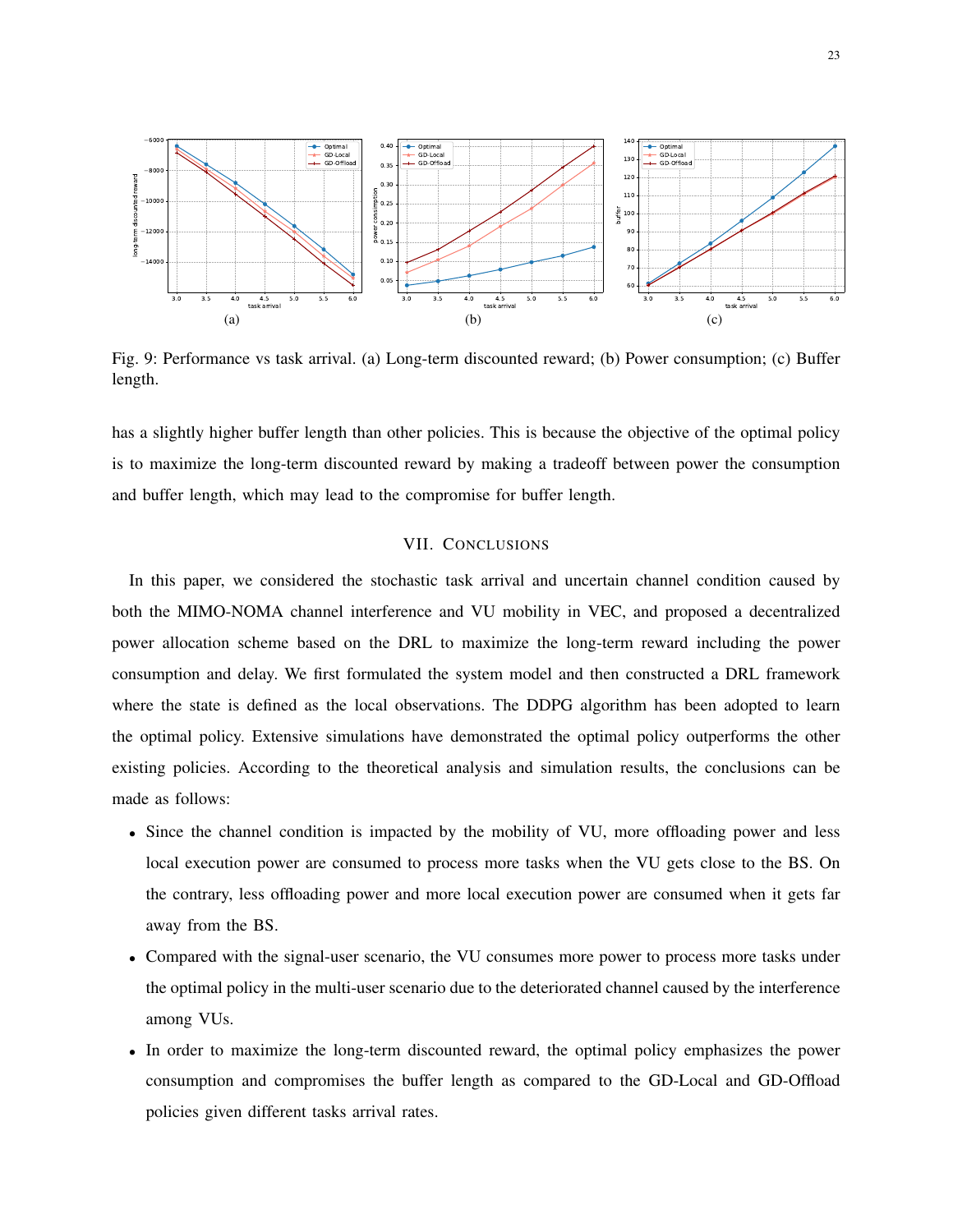For the future work, we will consider the data freshness to design the offloading scheme in VEC.

# **REFERENCES**

- <span id="page-23-0"></span>[1] A. Bonadio, F. Chiti, and R. Fantacci, "Performance analysis of an edge computing saas system for mobile users," *IEEE Trans. Veh. Technol.*, vol. 69, no. 2, pp. 2049–2057, 2020.
- <span id="page-23-1"></span>[2] Q. Wu, H. Liu, R. Wang, P. Fan, Q. Fan, and Z. Li, "Delay-sensitive task offloading in the 802.11p-based vehicular fog computing systems," *IEEE Internet of Things Journal*, vol. 7, no. 1, pp. 773–785, 2020.
- <span id="page-23-2"></span>[3] Q. Wu, H. Ge, H. Liu, Q. Fan, Z. Li, and Z. Wang, "A task offloading scheme in vehicular fog and cloud computing system," *IEEE Access*, vol. 8, pp. 1173–1184, 2020.
- <span id="page-23-3"></span>[4] X. Hou, Y. Li, M. Chen, D. Wu, D. Jin, and S. Chen, "Vehicular fog computing: A viewpoint of vehicles as the infrastructures," *IEEE Trans. Veh. Technol.*, pp. 3860–3873, 2016.
- <span id="page-23-4"></span>[5] Q. Wu, S. Xia, P. Fan, F. Qiang, and Z. Li, "Velocity-adaptive v2i fair-access scheme based on ieee 802.11 dcf for platooning vehicles," *Sensors*, vol. 18, no. 12, pp. 4198–4198, 2018.
- <span id="page-23-5"></span>[6] X. Liu, T. Huang, N. Shlezinger, Y. Liu, J. Zhou, and Y. C. Eldar, "Joint transmit beamforming for multiuser mimo communications and mimo radar," *IEEE Trans. Signal Process.*, vol. 68, pp. 3929–3944, 2020.
- [7] L. P. Qian, B. Shi, Y. Wu, B. Sun, and D. H. K. Tsang, "Noma-enabled mobile edge computing for internet of things via joint communication and computation resource allocations," *IEEE Internet of Things Journal*, vol. 7, no. 1, pp. 718–733, 2020.
- [8] T. L. Marzetta, "Noncooperative cellular wireless with unlimited numbers of base station antennas," *IEEE Trans. Wireless Commun.*, vol. 9, no. 11, pp. 3590–3600, 2010.
- <span id="page-23-6"></span>[9] B. Di, L. Song, Y. Li, and Z. Han, "V2X meets noma: Non-orthogonal multiple access for 5g-enabled vehicular networks," *IEEE Wireless Commun. Mag.*, vol. 24, no. 6, pp. 14–21, 2017.
- <span id="page-23-7"></span>[10] Q. Wu, H. Ge, P. Fan, J. Wang, Q. Fan, and Z. Li, "Time-dependent performance analysis of the 802.11p-based platooning communications under disturbance," *IEEE Transactions on Vehicular Technology*, vol. 69, no. 12, pp. 15 760–15 773, 2020.
- <span id="page-23-8"></span>[11] J. Zheng and Q. Wu, "Performance modeling and analysis of the ieee 802.11p edca mechanism for vanet," *IEEE Transactions on Vehicular Technology*, vol. 65, no. 4, pp. 2673–2687, 2016.
- <span id="page-23-9"></span>[12] M. Volodymyr, K. Koray, S. David, A. A. Rusu, V. Joel, M. G. Bellemare, G. Alex, R. Martin, A. K. Fidjeland, and O. Georg, "Human-level control through deep reinforcement learning," *Nature*, vol. 518, no. 7540, pp. 529–33, 2019.
- <span id="page-23-10"></span>[13] W. Zhan, C. Luo, J. Wang, G. Min, and H. Duan, "Deep reinforcement learning based computation offloading in vehicular edge computing," in *2019 IEEE Global Communications Conference (GLOBECOM)*, 2019, pp. 1–6.
- <span id="page-23-14"></span>[14] W. Zhan, C. Luo, J. Wang, C. Wang, G. Min, H. Duan, and Q. Zhu, "Deep-reinforcement-learning-based offloading scheduling for vehicular edge computing," *IEEE Internet of Things Journal*, vol. 7, no. 6, pp. 5449–5465, 2020.
- [15] H. Wang, H. Ke, G. Liu, and W. Sun, "Computation migration and resource allocation in heterogeneous vehicular networks: A deep reinforcement learning approach," *IEEE Access*, vol. 8, pp. 171 140–171 153, 2020.
- <span id="page-23-11"></span>[16] P. Dong, Z. Ning, R. Ma, X. Wang, X. Hu, and B. Hu, "Noma-based energy-efficient task scheduling in vehicular edge computing networks: A self-imitation learning-based approach," *China Communications*, vol. 17, no. 11, pp. 1–11, 2020.
- <span id="page-23-12"></span>[17] H. Ke, J. Wang, L. Deng, Y. Ge, and H. Wang, "Deep reinforcement learning-based adaptive computation offloading for mec in heterogeneous vehicular networks," *IEEE Trans. Veh. Technol.*, vol. 69, no. 7, pp. 7916–7929, 2020.
- <span id="page-23-13"></span>[18] Y. He, N. Zhao, and H. Yin, "Integrated networking, caching, and computing for connected vehicles: A deep reinforcement learning approach," *IEEE Trans. Veh. Technol.*, vol. 67, no. 1, pp. 44–55, 2018.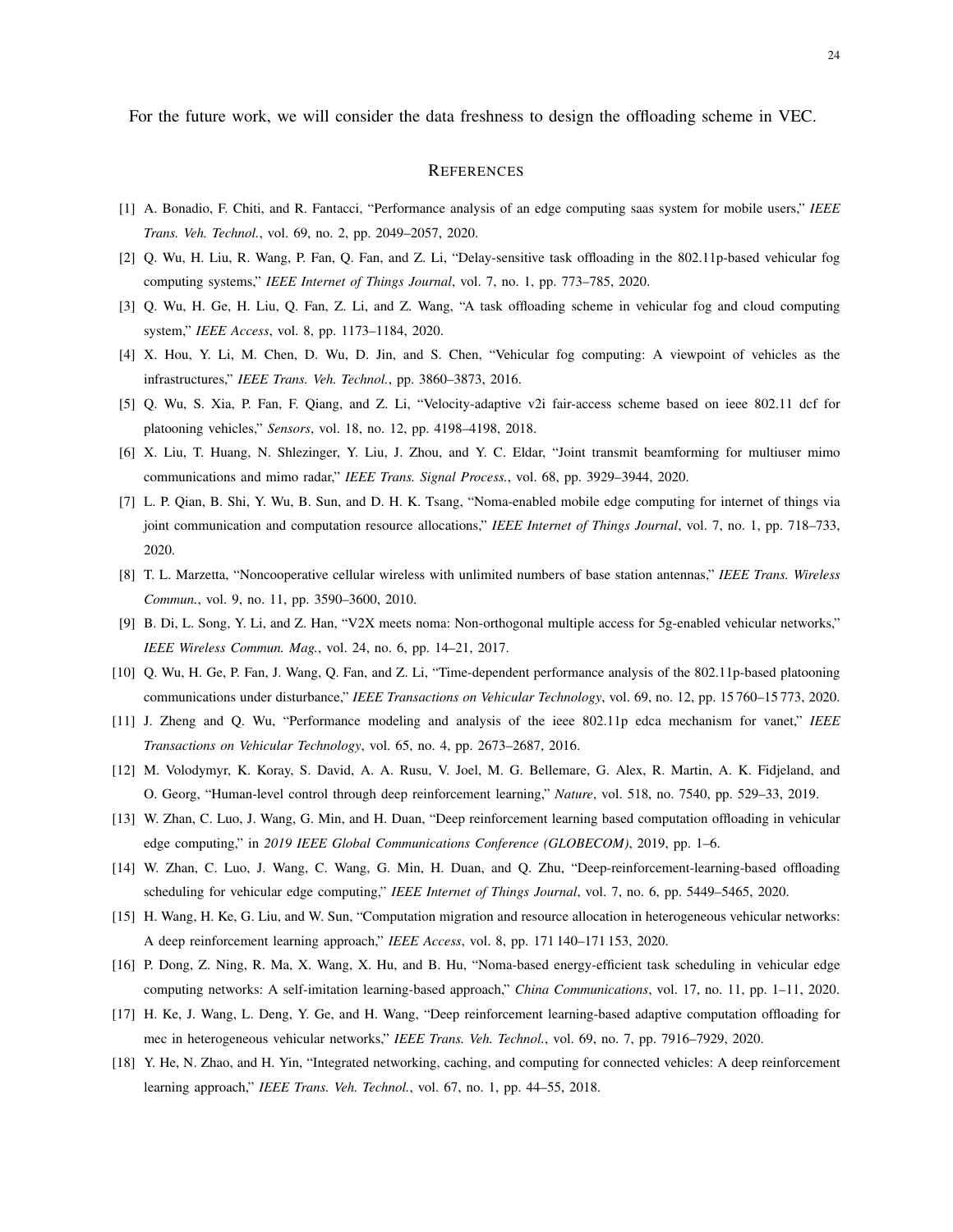- <span id="page-24-8"></span>[19] L. T. Tan and R. Q. Hu, "Mobility-aware edge caching and computing in vehicle networks: A deep reinforcement learning," *IEEE Trans. Veh. Technol.*, vol. 67, no. 11, pp. 10 190–10 203, 2018.
- <span id="page-24-9"></span>[20] Z. Ning, K. Zhang, X. Wang, M. S. Obaidat, L. Guo, X. Hu, B. Hu, Y. Guo, B. Sadoun, and R. Y. K. Kwok, "Joint computing and caching in 5g-envisioned internet of vehicles: A deep reinforcement learning-based traffic control system," *IEEE Trans. Intell. Transp. Syst.*, pp. 1–12, 2020.
- <span id="page-24-10"></span>[21] Y. Liu, H. Yu, S. Xie, and Y. Zhang, "Deep reinforcement learning for offloading and resource allocation in vehicle edge computing and networks," *IEEE Trans. Veh. Technol.*, vol. 68, no. 11, pp. 11 158–11 168, 2019.
- [22] Q. Luo, C. Li, T. H. Luan, and W. Shi, "Collaborative data scheduling for vehicular edge computing via deep reinforcement learning," *IEEE Internet of Things Journal*, vol. 7, no. 10, pp. 9637–9650, 2020.
- [23] G. Qiao, S. Leng, S. Maharjan, Y. Zhang, and N. Ansari, "Deep reinforcement learning for cooperative content caching in vehicular edge computing and networks," *IEEE Internet of Things Journal*, vol. 7, no. 1, pp. 247–257, 2020.
- <span id="page-24-0"></span>[24] Y. Ren, X. Yu, X. Chen, S. Guo, and Q. Xue-Song, "Vehicular network edge intelligent management : A deep deterministic policy gradient approach for service offloading decision," in *2020 International Wireless Communications and Mobile Computing (IWCMC)*, 2020, pp. 905–910.
- <span id="page-24-1"></span>[25] H. Ye, G. Y. Li, and B. F. Juang, "Deep reinforcement learning based resource allocation for v2v communications," *IEEE Trans. Veh. Technol.*, vol. 68, no. 4, pp. 3163–3173, 2019.
- <span id="page-24-2"></span>[26] Y. Xu, C. Yang, M. Hua, and W. Zhou, "Deep deterministic policy gradient (ddpg)-based resource allocation scheme for noma vehicular communications," *IEEE Access*, vol. 8, pp. 18 797–18 807, 2020.
- <span id="page-24-3"></span>[27] F. Wang, J. Xu, and Z. Ding, "Optimized multiuser computation offloading with multi-antenna noma," in *2017 IEEE Globecom Workshops (GC Wkshps)*, 2017, pp. 1–7.
- <span id="page-24-4"></span>[28] Y. Pan, M. Chen, Z. Yang, N. Huang, and M. Shikh-Bahaei, "Energy-efficient noma-based mobile edge computing offloading," *IEEE Commun. Lett.*, vol. 23, no. 2, pp. 310–313, 2019.
- <span id="page-24-5"></span>[29] T. Huang, Y. Zhang, H. Wu, W. Jiang, C. Yao, M. Xu, and J. Feng, "Joint pilot and data transmission power control and computing resource allocation for the massive mimo based mec network," in *2019 IEEE 19th International Conference on Communication Technology (ICCT)*, 2019, pp. 860–865.
- <span id="page-24-6"></span>[30] C. Ding, J. B. Wang, H. Zhang, M. Lin, and J. Wang, "Joint mu-mimo precoding and resource allocation for mobile-edge computing," *IEEE Trans. Wireless Commun.*, vol. 20, no. 3, pp. 1639–1654, 2021.
- <span id="page-24-7"></span>[31] W. Feng, J. Zheng, and W. Jiang, "Joint pilot and data transmission power control and computing resource allocation algorithm for massive mimo-mec networks," *IEEE Access*, vol. 8, pp. 80 801–80 811, 2020.
- <span id="page-24-11"></span>[32] Y. Jang, J. Na, S. Jeong, and J. Kang, "Energy-efficient task offloading for vehicular edge computing: Joint optimization of offloading and bit allocation," in *2020 IEEE 91st Vehicular Technology Conference (VTC2020-Spring)*, 2020, pp. 1–5.
- <span id="page-24-12"></span>[33] H. Q. Ngo, E. G. Larsson, and T. L. Marzetta, "Energy and spectral efficiency of very large multiuser mimo systems," *IEEE Trans. Commun.*, vol. 61, no. 4, pp. 1436–1449, 2013.
- <span id="page-24-13"></span>[34] Abramowitz and Milton, "Handbook of mathematical functions : with formulas, graphs and mathematical tables," *American Journal of Physics*, vol. 56, no. 10, pp. 958–962, 1988.
- <span id="page-24-14"></span>[35] J. Kwak, Y. Kim, J. Lee, and S. Chong, "Dream: Dynamic resource and task allocation for energy minimization in mobile cloud systems," *IEEE J. Sel. Areas Commun.*, vol. 33, no. 12, pp. 2510–2523, 2015.
- <span id="page-24-15"></span>[36] C. King, "Fundamentals of wireless communications," in *2014 IEEE-IAS/PCA Cement Industry Technical Conference*, 2014, pp. 1–7.
- <span id="page-24-16"></span>[37] D. Silver, G. Lever, N. Heess, T. Degris, D. Wierstra, and M. Riedmiller, "Deterministic policy gradient algorithms," in *2014 International Conference on Machine Learning(ICML)*, 2014, pp. 387–395.